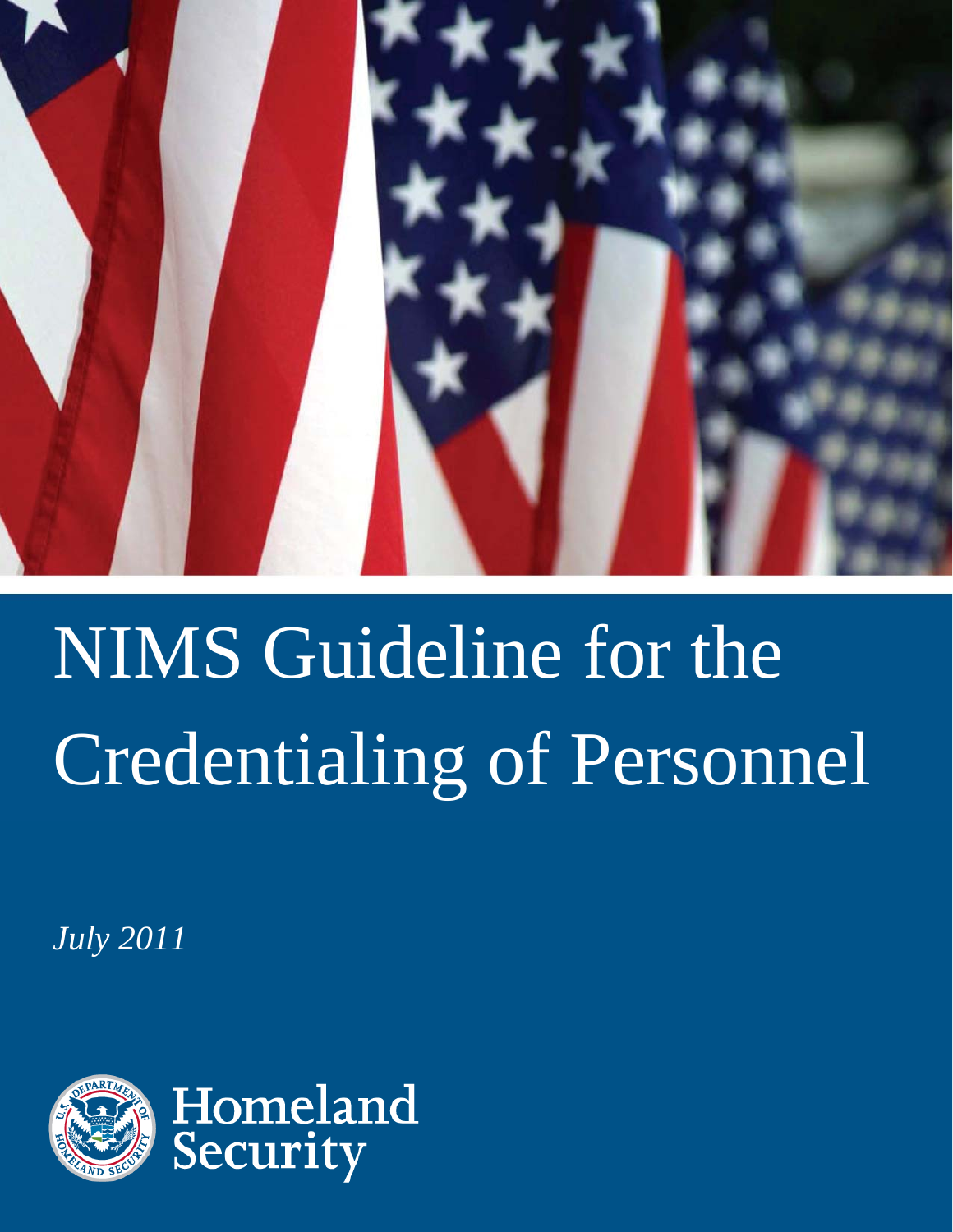This page intentionally left blank.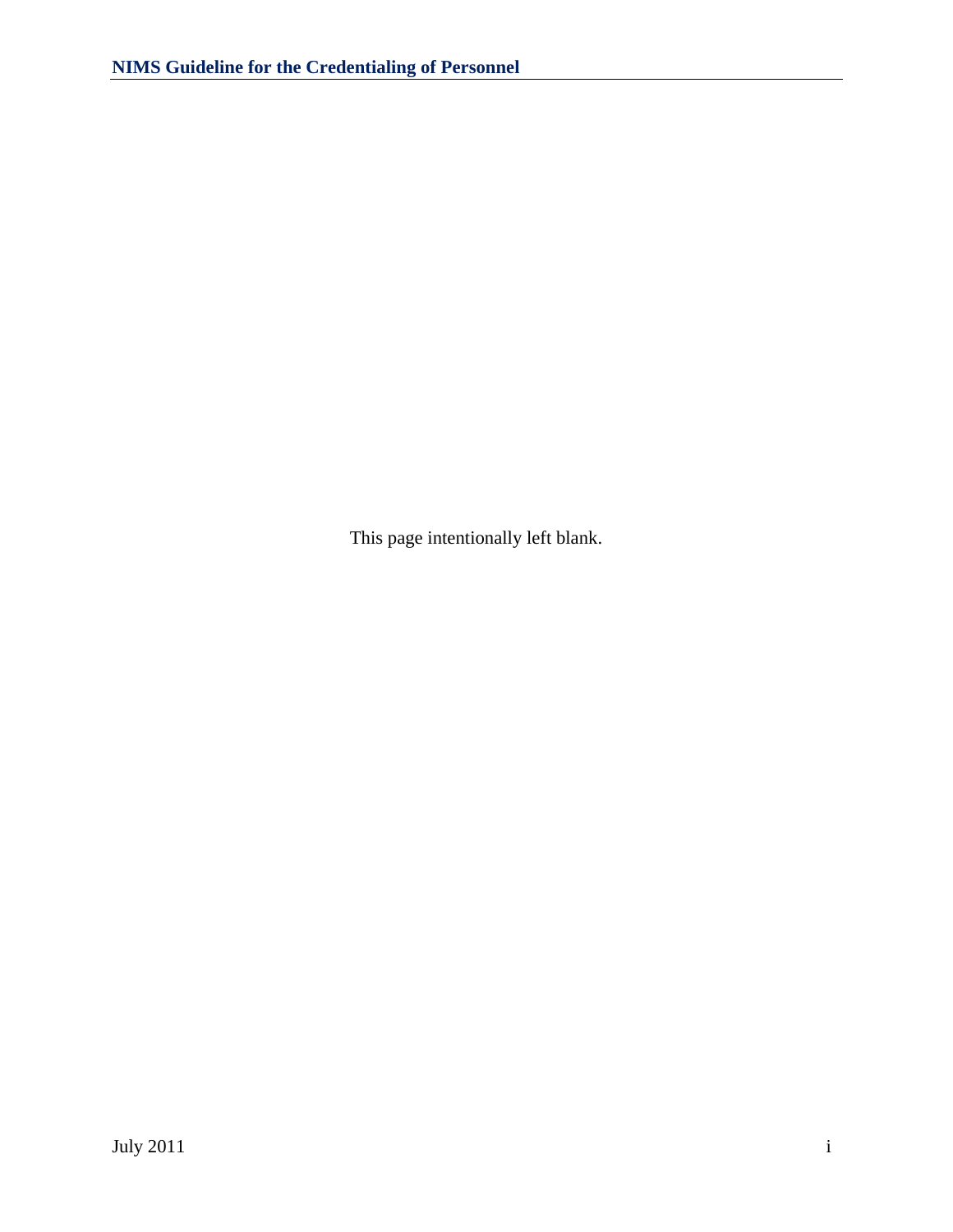# **TABLE OF CONTENTS**

| <b>SECTION 2 - CREDENTIALING OF FEDERAL EMERGENCY RESPONSE</b> |  |
|----------------------------------------------------------------|--|
|                                                                |  |
|                                                                |  |
|                                                                |  |
|                                                                |  |
|                                                                |  |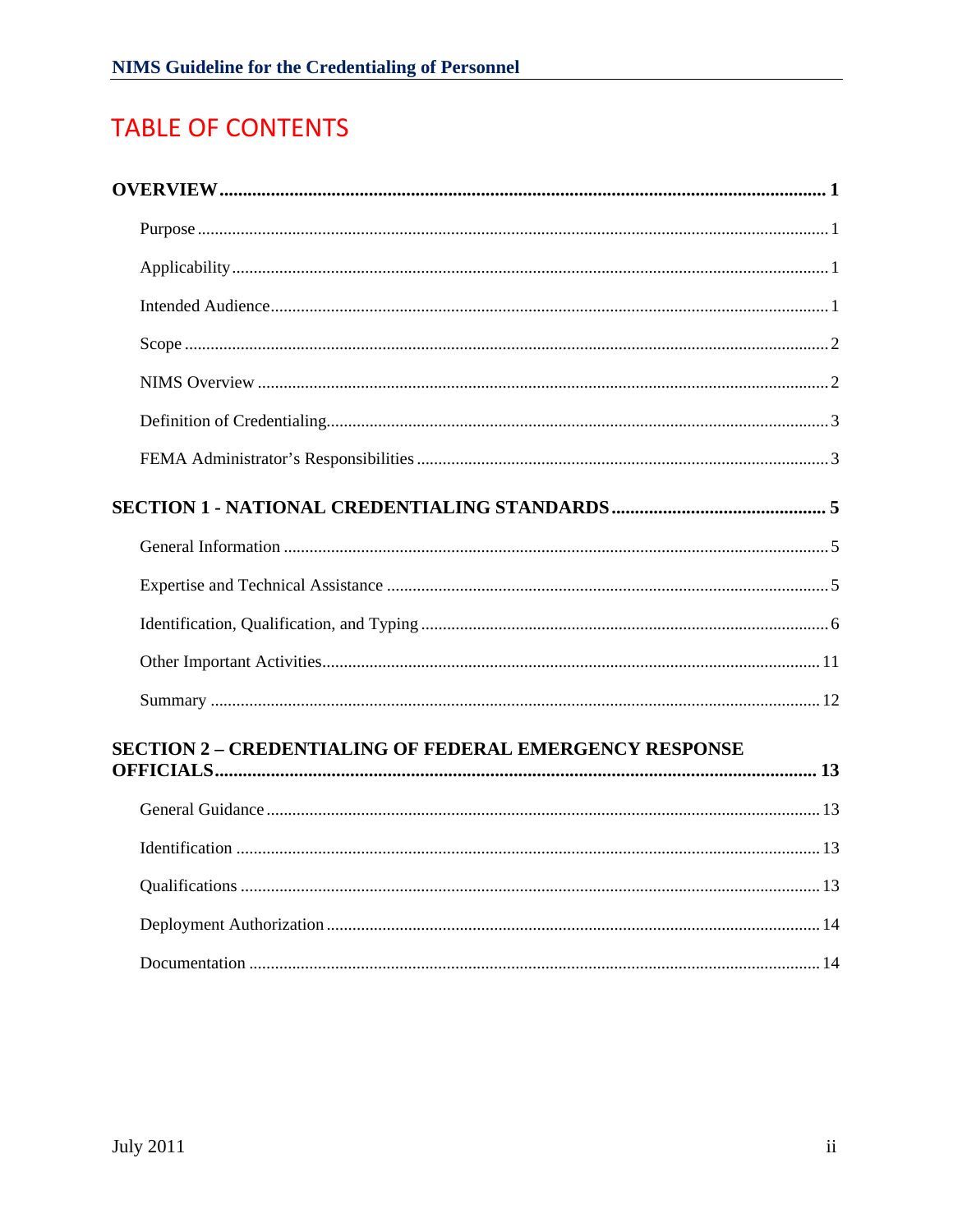#### SECTION 3 - GUIDANCE TO STATE, LOCAL, AND TRIBAL AUTHORITIES AND

#### **SECTION 4 - MODEL STANDARDS AND GUIDANCE FOR PRIVATE SECTOR** ORGANIZATIONS AND CRITICAL INFRASTRUCTURE OWNERS AND

#### **SECTION 5 - RECOMMENDATIONS FOR NON-GOVERNMENTAL ORGANIZATIONE**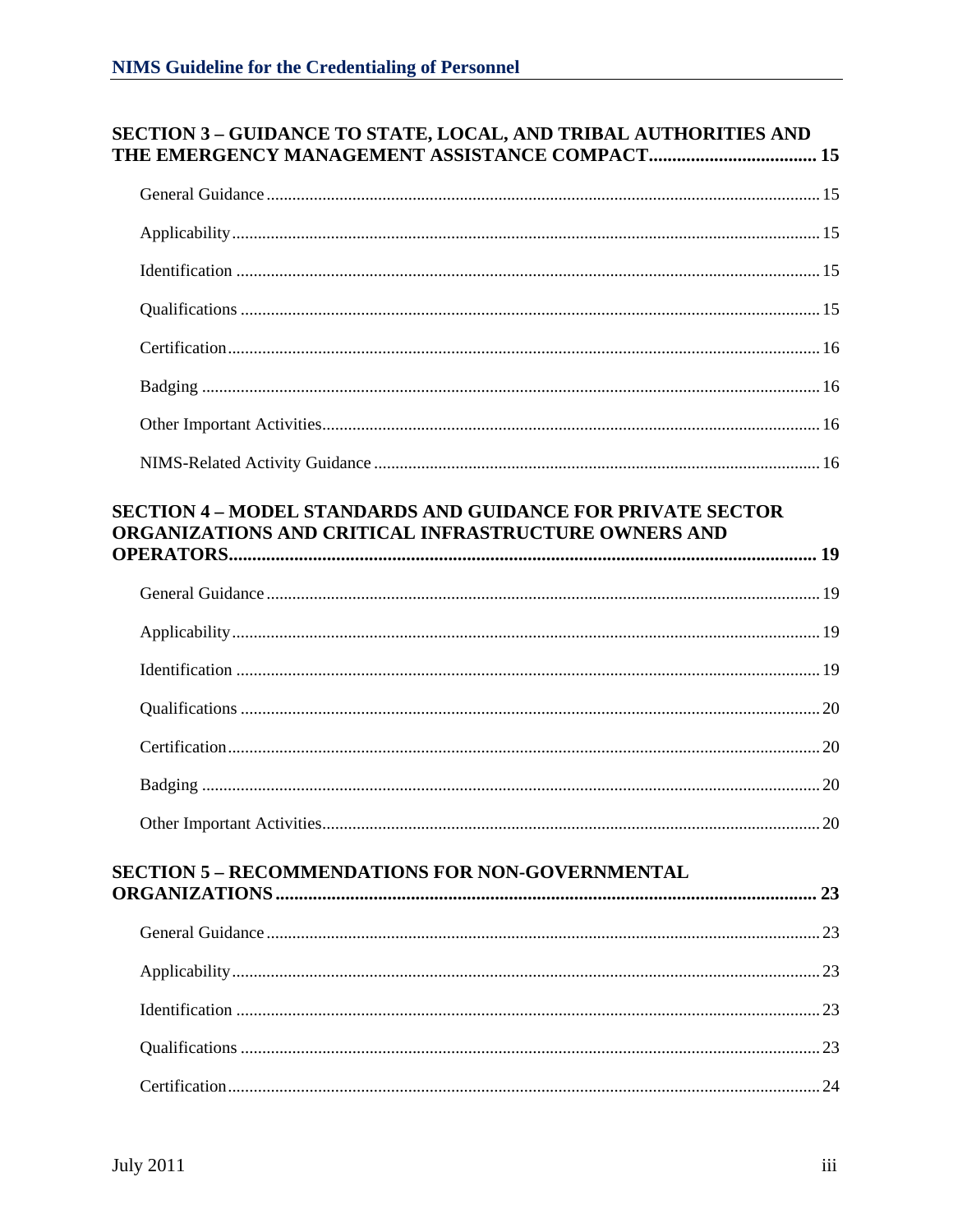| 28 |
|----|
| 28 |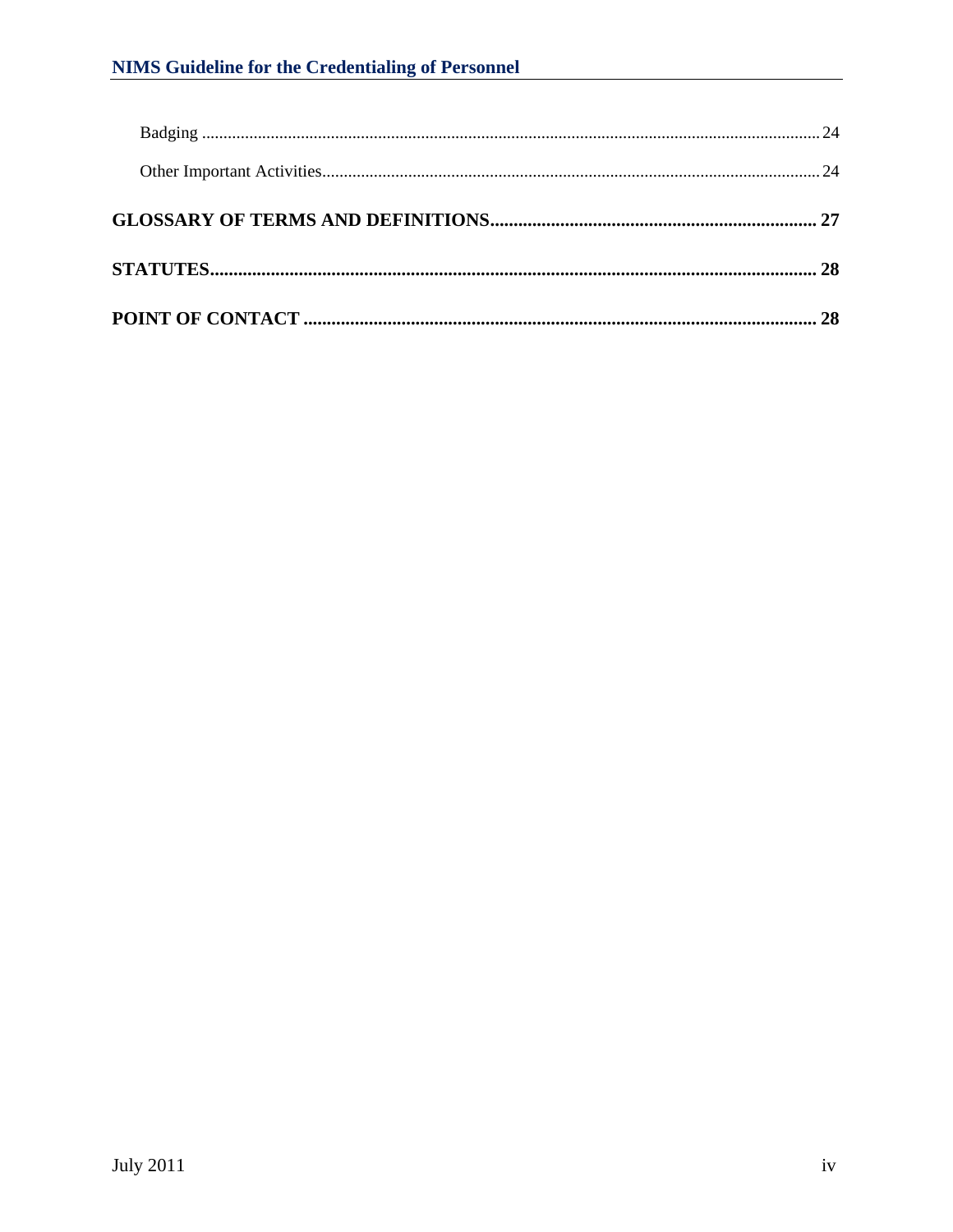This page intentionally left blank.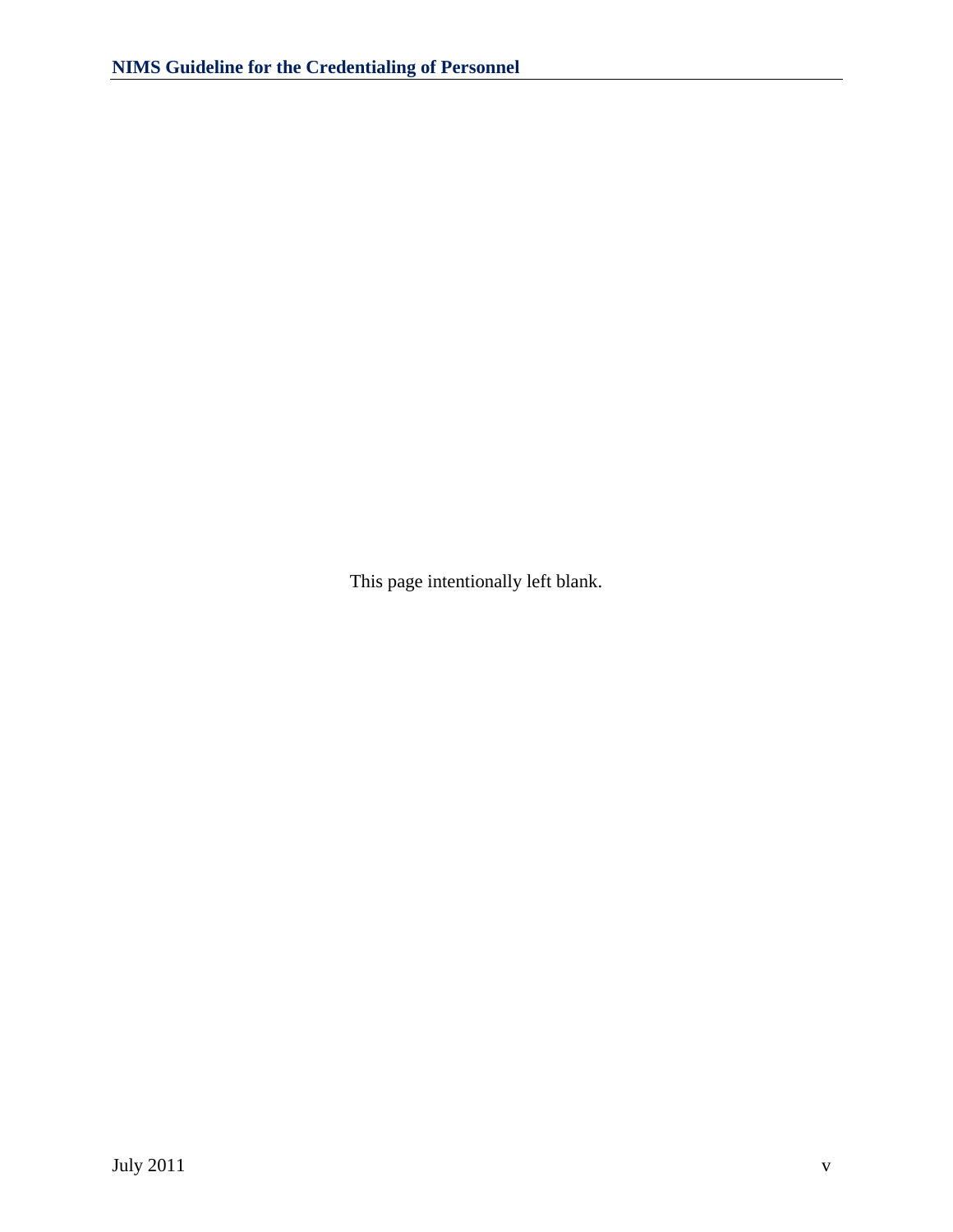## **OVERVIEW**

#### PURPOSE

The Department of Homeland Security (DHS)/Federal Emergency Management Agency (FEMA) developed the National Incident Management System (NIMS) Guideline for the Credentialing of Personnel (the guideline) to describe national credentialing standards and to provide written guidance regarding the use of those standards. This document describes credentialing and typing processes and identifies tools which Federal Emergency Response Officials (FERO) and emergency managers at all levels of government may use both routinely and to facilitate multijurisdictional coordinated responses. Through this guideline*,* DHS/FEMA encourages interoperability among federal, state, local, territorial, tribal, and private sector officials in order to facilitate emergency responder deployment for response, recovery, and restoration. This guideline also provides information about where emergency response leaders can obtain expertise and technical assistance in using the national standards or in ways they can adapt the standards to department, agency, jurisdiction, or organization needs.

## APPLICABILITY

Each federal agency with responsibilities under the National Response Framework is required to ensure that incident management personnel, emergency response providers, and other personnel (including temporary personnel) and resources likely needed to respond to a natural disaster, act of terrorism, or other manmade disaster are credentialed and typed in accordance with the Stafford Act (6 U.S.C. 320). In addition, Homeland Security Presidential Directive 5 (HSPD-5), *Management of Domestic Incidents*, requires that the heads of federal departments and agencies adopt NIMS. DHS interprets these authorities to require agencies to ensure that their personnel are credentialed and typed according to these guidelines. Federal Legislative and Judicial Branches, state, local, tribal, private sector partners, and non-governmental organizations (NGO) are not required to credential their personnel in accordance with these guidelines. These nonfederal entities do not need to comply with the Federal Information Processing Standards (FIPS) 201, an open technical standard used by federal officials for uniform credentialing and access control or other federal identification requirements for emergency response purposes. However, DHS/FEMA strongly encourages them to do so, in order to leverage the federal investment in the FIPS 201 infrastructure and facilitating interoperability for personnel deployed outside their home jurisdiction.

## INTENDED AUDIENCE

This document, developed and maintained by DHS/FEMA, is written for government executives; emergency management practitioners; private-sector, volunteer, and NGO leaders; and critical infrastructure (CI) owners and operators. It is addressed to senior elected and appointed leaders, such as federal department and/or agency heads, state governors, mayors, tribal leaders, and city and/or county officials who have a responsibility to provide effective response. It is also intended for use by private-sector entities entering an impacted area to carry out their own response and recovery activities within the Incident Command System (ICS). For these users,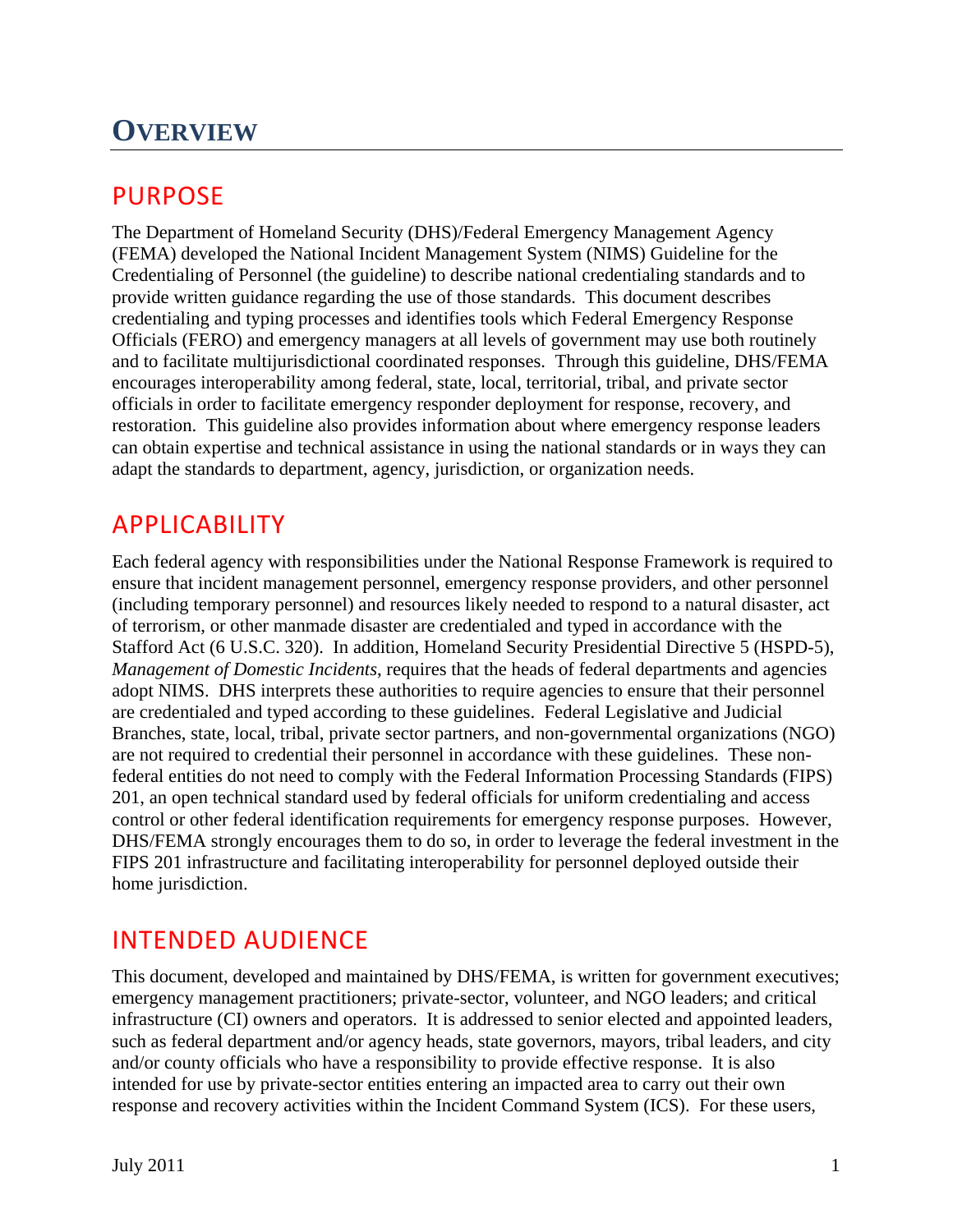this guideline is augmented with online access to supporting documents, further training, and an evolving resource for exchanging lessons learned.

## **SCOPE**

This guideline applies to incidents such as large-scale terrorist attacks or catastrophic natural disasters where mutual aid and multijurisdictional aid is required. It can be useful for international cross-border initiatives undertaken by states and tribes.

## NIMS OVERVIEW

Mandated by HSPD-5, *Management of Domestic Incidents*, and as outlined in the NIMS FEMA P-501, NIMS provides a consistent nationwide template to enable federal, state, tribal, and local governments, NGOs, and the private sector to work together to prevent, protect against, respond to, recover from, and mitigate the effects of incidents, regardless of cause, size, location, or complexity. NIMS represents a core set of doctrines, concepts, principles, terminology, and organizational processes that enables effective, efficient, and collaborative incident management. This consistency provides the foundation for utilization of NIMS for all incidents, ranging from daily occurrences to incidents requiring a coordinated federal response.

The NIMS documents integrate best practices into a comprehensive framework for use by emergency management and response personnel in an all-hazards context nationwide. HSPD-5 requires all federal departments and agencies to adopt NIMS and to use it in their individual incident management programs and activities, as well as in support of all actions taken to assist state, local, and tribal governments. State, local, and tribal governments are not required to participate in NIMS or adopt these best practices. As applied to non-federal entities, the NIMS documents contain guidance that is not legally binding. However, in order to participate in NIMS and to be considered NIMS compliant, it is necessary for entities to adhere to the standards, practices, and/or minimum criteria presented in the NIMS guidance documents. It is also important to note that although state, local, and tribal governments and NGOs are not required to adhere to NIMS Guidelines, HSPD-5 requires federal departments and agencies to make adoption of NIMS by state, local, and tribal governments and NGOs a condition for federal preparedness assistance through grants, contracts, and other activities.

A basic premise of NIMS is that all incidents begin and end locally. The Federal Government supports state, local, and tribal authorities when their resources are overwhelmed or anticipated to be overwhelmed. The intention of the Federal Government in these situations is not to command the response, but rather to support the affected state, local, and tribal authorities. This is most easily achieved when all the entities are participating in a unified system of emergency management and incident response. NIMS also recognizes the role that NGOs and the private sector have in preparedness and activities to prevent, protect against, respond to, recover from, and mitigate the effects of incidents. To ensure unity of effort, NIMS advocates standards to include training, experience, credentialing, validation, and physical and medical fitness. Federal, state, tribal, and local certifying agencies, and professional and private organizations with personnel involved in emergency management and incident response, are encouraged to credential those individuals in their respective disciplines or jurisdictions.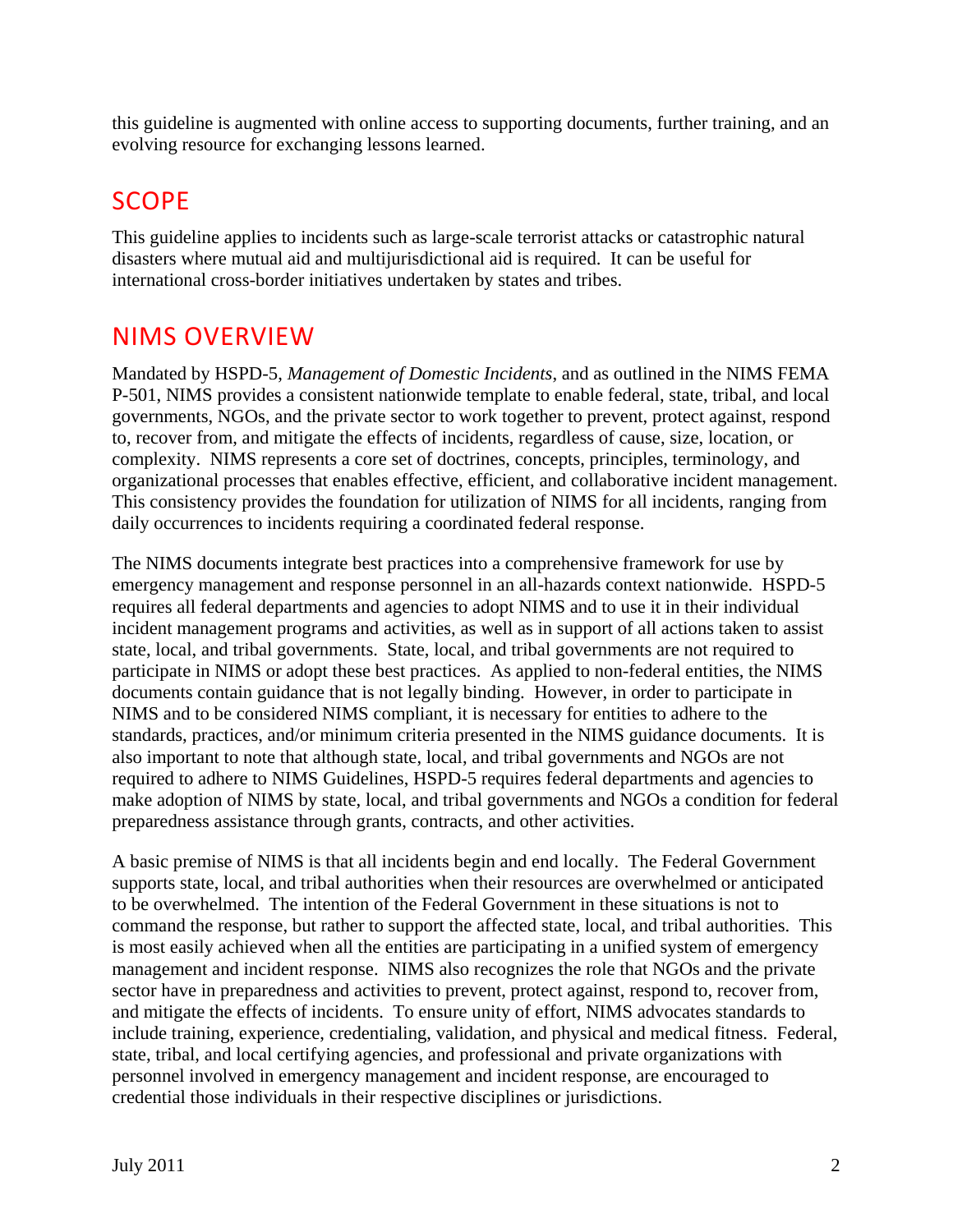## DEFINITION OF CREDENTIALING

As the basis for this document, DHS/FEMA refers to the definition of credentialing provided by the Homeland Security Act of 2002, as amended by the Implementing Recommendations of the 9/11 Commission Act of 2007. This language, codified in the Robert T. Stafford Disaster Relief and Emergency Assistance Act (more commonly referred to as the Stafford Act) (6 U.S.C. 311), provides that:

*"The terms 'credentialed' and 'credentialing' mean having provided, or providing, respectively, documentation that identifies personnel and authenticates and verifies the qualifications of such personnel by ensuring that such personnel possess a minimum common level of training, experience, physical and medical fitness, and capability appropriate for a particular position…"*

#### FEMA ADMINISTRATOR'S RESPONSIBILITIES

Per the Stafford Act (6 U.S.C. 320), the FEMA Administrator is responsible for ensuring the development and implementation of credentialing of emergency response providers.

 *"The Administrator shall enter into a memorandum of understanding with the administrators of the Emergency Management Assistance Compact (EMAC), state, local, and tribal governments, and organizations that represent emergency response providers, to collaborate on developing standards for deployment capabilities, including for credentialing and typing of incident management personnel, emergency response providers, and other personnel (including temporary personnel) and resources likely needed to respond to natural disasters, acts of terrorism, and other man-made disasters."* 

The Stafford Act (6 U.S.C. 320), also calls on the Administrator to "provide standards" and "detailed written guidance" to:

"Each federal agency that has responsibilities under the National Response Plan<sup>1</sup> to aid *that agency with credentialing and typing incident management personnel, emergency response providers, and other personnel (including temporary personnel) and resources likely needed to respond to a natural disaster, act of terrorism, or other man-made disaster; and state, local, and tribal governments, to aid such governments with credentialing and typing of state, local, and tribal incident management personnel, emergency response providers, and other personnel (including temporary personnel) and resources likely needed to respond to a natural disaster, act of terrorism, or other man-made disaster."* 

 1 The National Response Framework superseded the National Response Plan.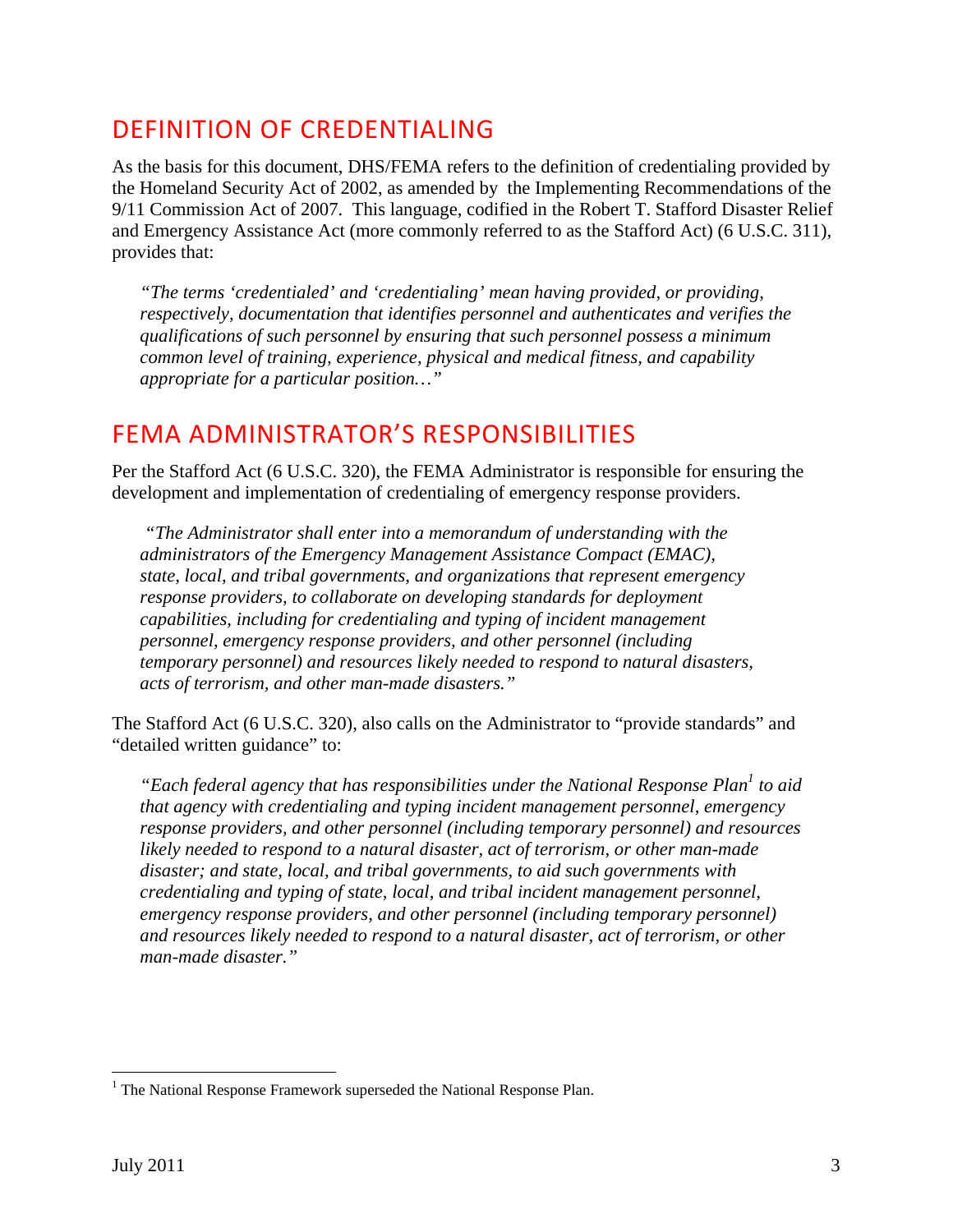In addition, the Stafford Act (6 U.S.C. 320) requires the FEMA Administrator to provide expertise and technical assistance to:

*"…aid federal, state, local, and tribal government agencies with credentialing and typing incident management personnel, emergency response providers, and other personnel (including temporary personnel) and resources likely needed to respond to a natural disaster, act of terrorism, or other man-made disaster."*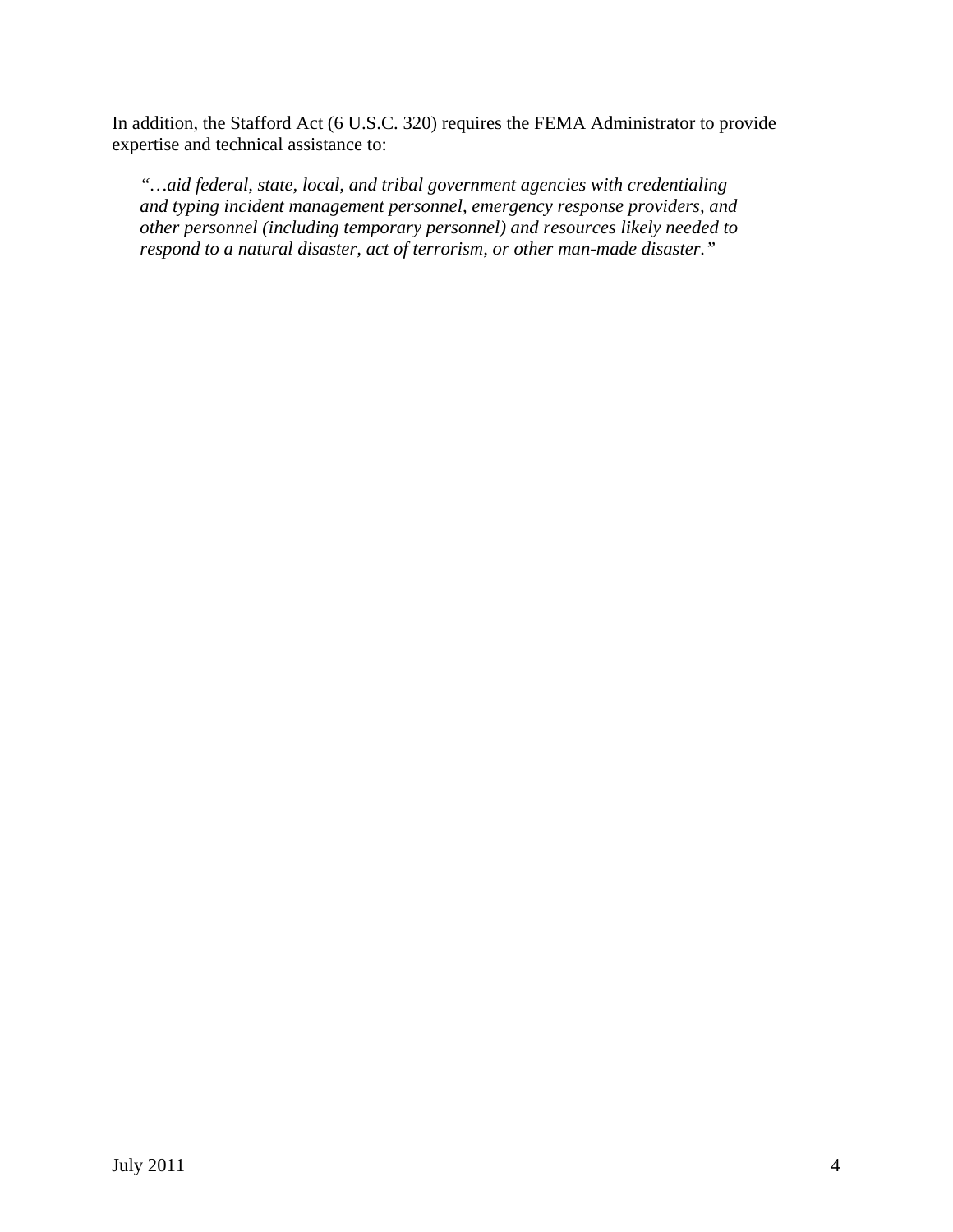## GENERAL INFORMATION

Credentialing is essential to the emergency management community in that it ensures and validates the identity and attributes (e.g., affiliations, skills, or privileges) of individuals or members of response teams through standards. Having established standards allows the community to plan for, request, and have confidence in resources deployed from other jurisdictions for emergency assistance. Credentialing ensures that personnel resources match requests, and it supports effective management of deployed responders. This guideline provides information useful to all response organizations. It includes operational definitions, important terms, and descriptions of credentialing processes.

DHS/FEMA is committed to improving emergency management and response capabilities in the United States for all major disasters and other incidents where mutual aid is required. DHS/FEMA recognizes the existing authority for states and tribes to regulate mutual aid within their borders. The intent is to build on existing processes and systems to improve the delivery of interstate mutual aid. This guideline does not preempt or diminish the sovereignty of the states and tribes to manage routine and/or local response operations in accordance with their laws.

The process of credentialing and affiliation already exists in many jurisdictions, including in some states that have a "just in time" credentialing procedure at the time of deployment. Nothing in this guideline should be construed as preempting states from executing either standard or just-in-time credentialing.

## EXPERTISE AND TECHNICAL ASSISTANCE

FEMA provides credentialing expertise and technical assistance to any federal, state, tribal or local department, agency, jurisdiction, or organization with emergency management responsibilities. The National Integration Center (NIC), part of FEMA's National Preparedness Directorate, is the executive agent for providing this expertise and assistance.

The NIC provides online support for credentialing and other NIMS-related issues through the NIMS Support Center that can be accessed on the Internet at http://www.fema.gov/emergency/nims/.

Questions regarding the credentialing process should be directed to FEMA-NIMS@dhs.gov or 202-646-3850.

In addition, each FEMA Region has a NIMS Coordinator available to answer questions and provide technical assistance. A list of these coordinators is located on the Internet at http://www.fema.gov/emergency/nims/NIMScoordinators.shtm.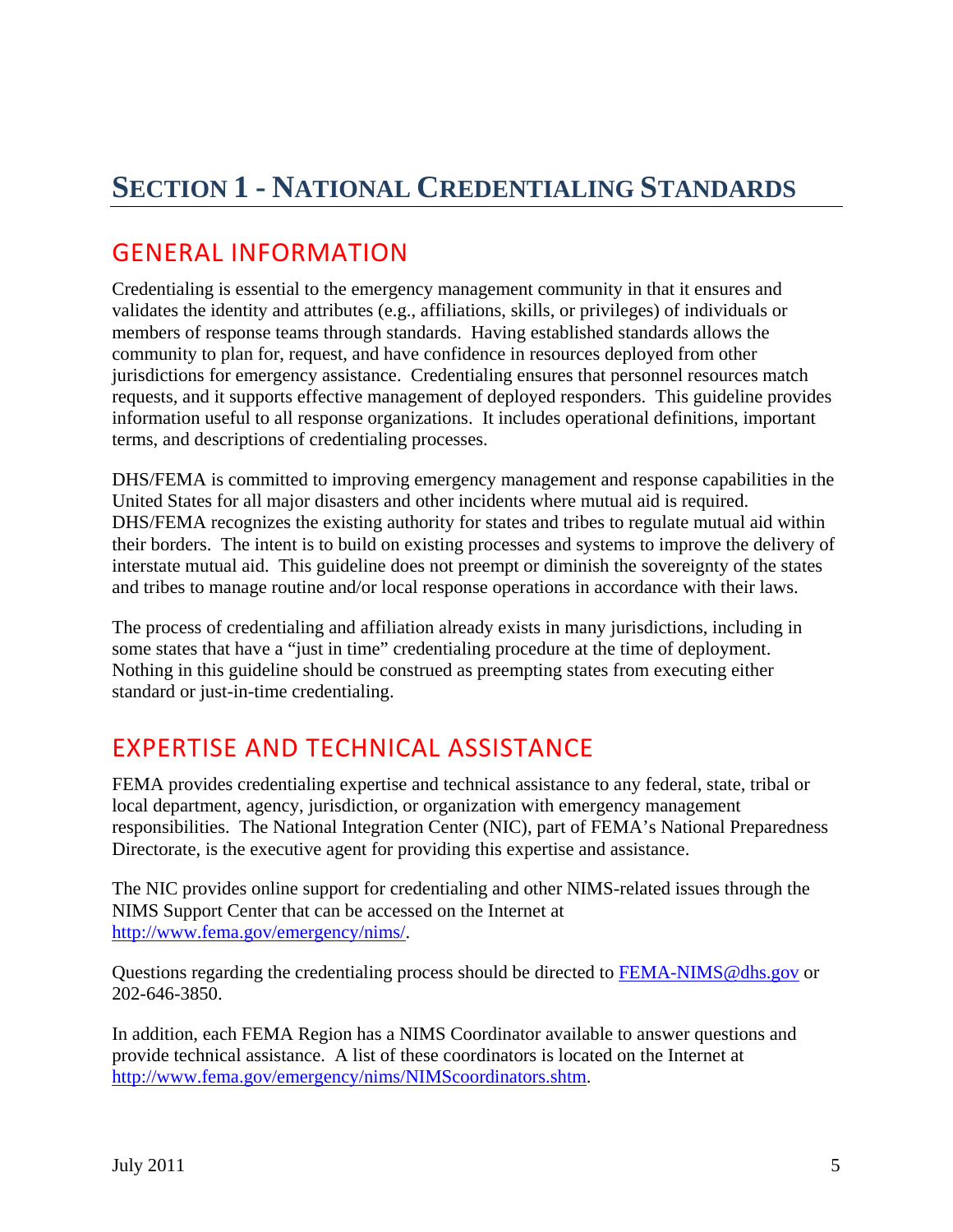## IDENTIFICATION, QUALIFICATION, AND TYPING

Identification, Qualification, and Typing are the key elements of the guideline. As defined in law, credentialing involves providing documentation that communicates and authenticates identity, as well as verifies the holder's qualifications as an emergency responder. The law also calls for typing of incident management personnel, emergency response providers, and other personnel (including temporary personnel) and resources needed for emergency response. The following sections describe these elements.

#### **IDENTIFICATION**

The guideline for verifying non-federal personal identity of emergency management and response personnel is based on the federal Chief Information Officers (CIO) Council's May 2009 guidance, "Personal Identity Verification Interoperability for Non-Federal Issuers.<sup>2</sup>"

The guidelines seek to leverage the Federal Government's investments in creating a credentialing infrastructure so that non-federal entities can achieve interoperability more economically and efficiently. U.S. policy is to enhance security, increase efficiency, reduce identity fraud, and protect personal privacy by establishing a mandatory standard for secure and reliable forms of credentials issued by the Executive Branch of the Federal Government to its employees and contractors (including contractor employees). The Federal Government credential is known as a Personal Identity Verification (PIV) card.

A credential issued by a non-federal authority that is designed to be interoperable with the federal PIV credential is known as a PIV-Interoperable (PIV-I) card. Both PIV and PIV-I use the same open technical standard: Federal Information Processing Standards (FIPS) 201. The difference between PIV and PIV-I is that the PIV includes a type of background check that is unique to federal employees and contractors.

The PIV/PIV-I solution is recommended because it resolves the four core process and technical barriers to establishing interoperability in identification and access control systems:

- Common terminology;
- Technical requirements for how identity cards/media interact with controlling infrastructure;
- A system of unique identifiers that allow individuals and organizations to be recognized across all identity cards/ media; and
- Processes that allow issuance that support the requisite level of trust in the identity of the holder, as well as attributes and privileges where applicable.

 $\overline{a}$ 

<sup>&</sup>lt;sup>2</sup> Refer to www.cio.gov to obtain a copy http://www.cio.gov/documents\_details.cfm/uid/1F4376A0-2170-9AD7-F2D502311E4D26E9/structure/Information%20Technology/category/HSPD-12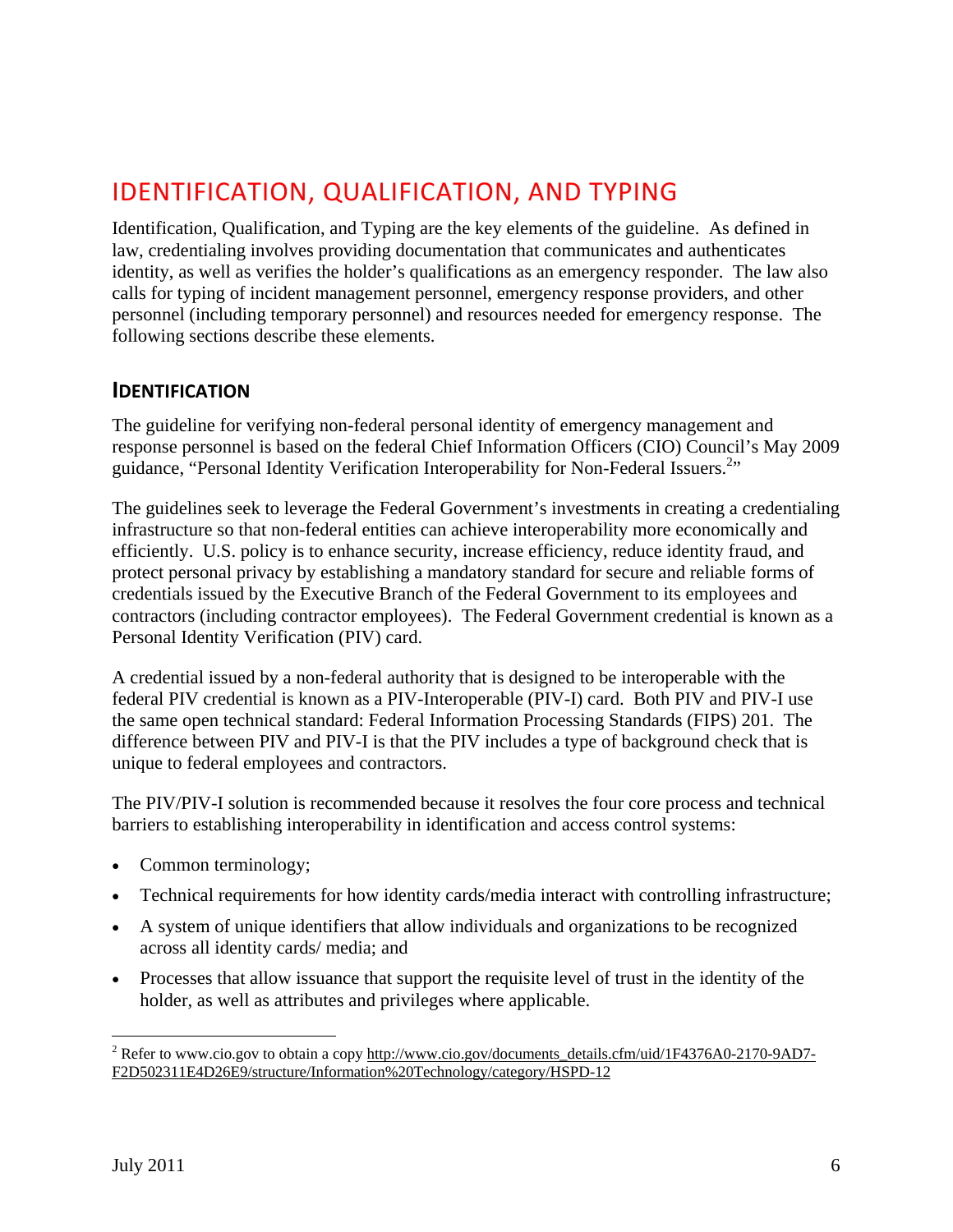#### *Required Federal Compliance*

In accordance with HSPD-12, *Policy for a Common Identification Standard for Federal Employees and Contractors*, and FIPS 201, federal departments and agencies must identify their personnel who are likely to be deployed in accordance with assignments in the National Response Framework (NRF), National Infrastructure Protection Plan (NIPP), or National Continuity Policy Implementation Plan (NCPIP). $3$  These personnel will be designated as FEROs, and their FIPS 201 credentials visually marked accordingly. Additionally, non-federal personnel assigned to work in federal offices will be credentialed in accordance with FIPS 201.

#### *Sample of Federal Information Processing Standards 201 Identification Card*

DHS advocates the use of FIPS 201, PIV-I, and other permanent identity cards that support secure, electronic, real-time identity verification and authentication at very high levels of assurance. Key elements of this card are shown in Figure 1 below.



<sup>&</sup>lt;sup>3</sup> Federal agencies are responsible for applying agency-specific inventory and qualification processes. This requirement is found in 6 U.S.C. §751.

 $\overline{a}$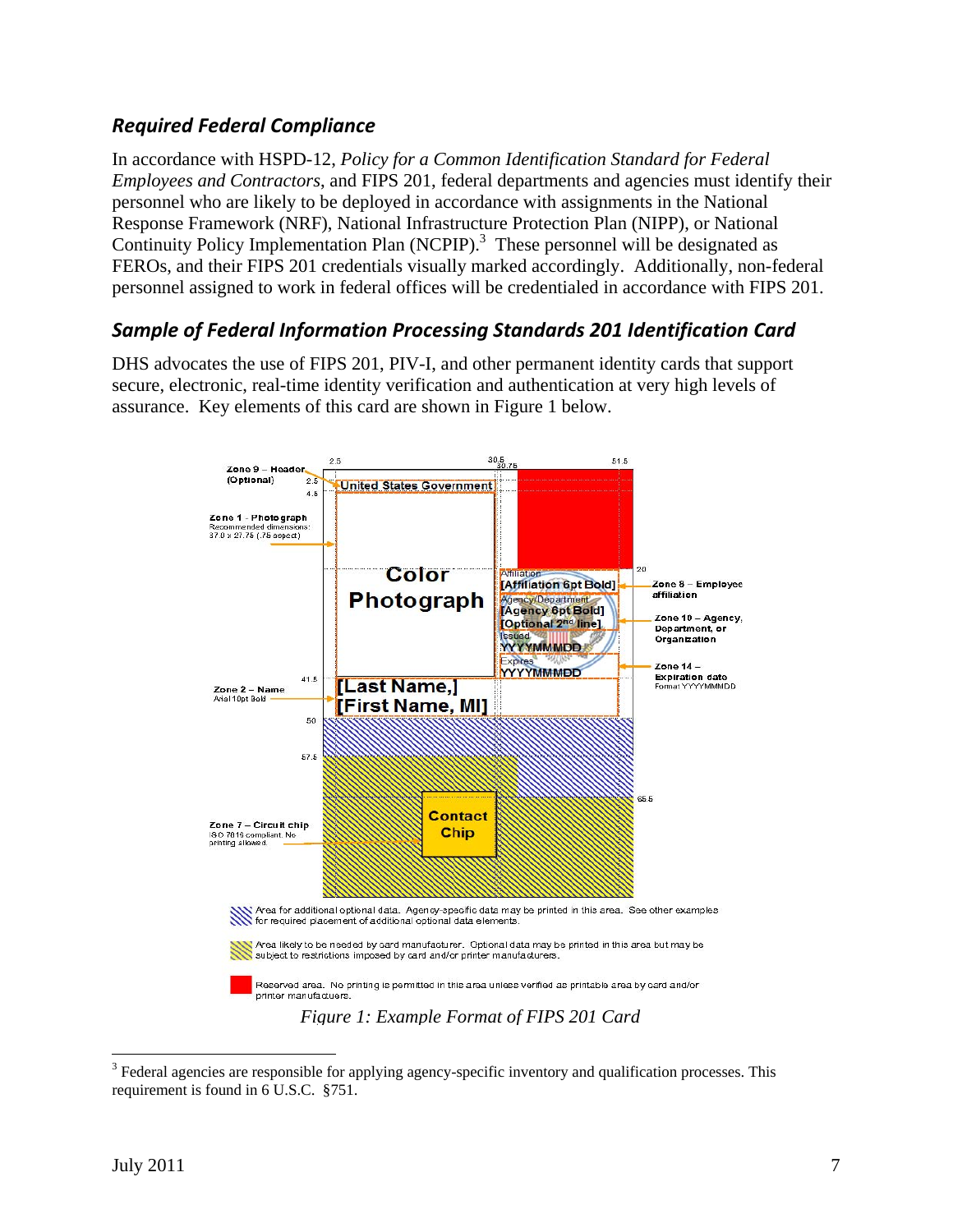Federal employee PIV credentials are one example of approved identification cards. Others under the guideline include the U.S. General Services Administration (GSA) approved PIV-I/First Responder Authentication Credentials (PIV-I/FRAC), the Department of Defense's Common Access Card (CAC), and private sector-issued GSA approved PIV-I employee credentials.

#### *Non‐Federal Government Identification Alternatives*

State, local, and tribal jurisdictions are encouraged to use the federal CIO's PIV-I guidance to develop credentials similar to the Federal Government's PIV cards to promote consistency. If using a similar format, non-federal issuers are encouraged to fill Zone 9-Header with the state, local, tribal government, private sector, or volunteer or not-for-profit organization as appropriate. Additionally, the image underlying Zones 8, 10, and 14 would be the emblem for their organization. Additional optional placements of data are contained in FIPS 201 itself which can be obtained from National Institute of Standards and Technology (http://csrc.nist.gov/).

#### *Public/Private Sector Interoperability*

To support issues of "trust" between public and private-sector issued identity credentials, the Federal Government has published PIV-I. The guidance advocates a set of minimum technical and process requirements to support uniform acceptance and trust of non-federally issued identity cards or documents. PIV-I details solutions to the four interoperability barriers (previously described in this section) that currently preclude higher levels of trust of non-federally issued identity cards. If followed, the PIV-I guidance provides a supporting framework for technical interoperability with the nearly 10 million federally credentialed uniformed and civilian employees and contractors. It supports enhanced integration and reduced costs in day-to-day operations as well as during response and incident management.

#### *Non PIV‐I Options*

To achieve an interoperable and consistent national system, state, local and tribal governments are encouraged, to the maximum degree possible, to follow the federal standard FIPS 201/HSPD-12 and GSA approved PIV-I. When this is not possible, non PIV-I organizations are asked to issue identification that matches, as closely as possible, the format of PIV-I cards.

#### **QUALIFICATION**

Personnel qualifications (education, training, experience, and certification/licensure and medical/physical fitness for deployment) are typically position specific. Determining essential functions, levels of training, experience levels, required licensure and certifications, and physical and medical fitness for a position should be part of a job-task analysis. This analysis normally incorporates, as appropriate, input from job incumbents, managers, industry organizations, and others with knowledge of the position requirements. Departments, agencies, and authorities having jurisdiction over positions are responsible for determining position requirements through a job-task analysis process.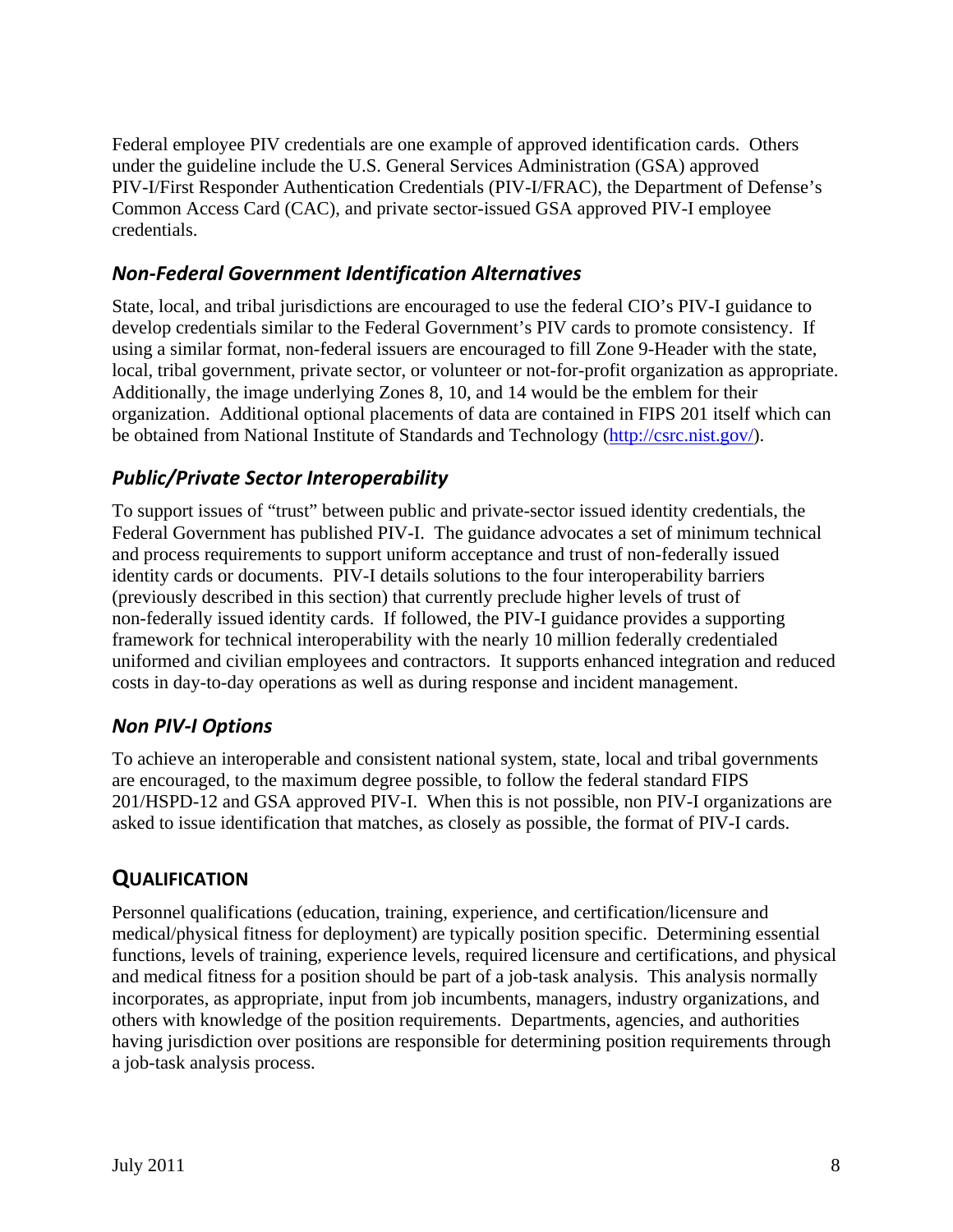Any person credentialed and authorized for deployment through Emergency Management Assistance Compact (EMAC) is qualified to serve in the role for which he or she is deployed.

NIMS guidance on credentialing, NIMS Guide 0002 (*National Credentialing Definition and Criteria)* and this guideline*,* refers to the identification and qualification information a person will present to the requesting jurisdiction. NIMS guidance on credentialing does not confer the authority or privilege to practice any profession. For responders not deployed through EMAC only the receiving department, agency, or jurisdiction can extend that privilege or authority after evaluating the person's information.

Two key elements in the qualification process include typing personnel and resources and certifying that personnel in fact possesses at least the minimum level of training, experience, licensure, certification, and fitness to perform the job.

## **Typing**

As noted in NIMS, type refers to the level of resource capability. According to the Stafford Act (6 U.S.C. 320(a)), typing (categorizing, by capability, the resources requested, deployed, and used in incidents) provides managers with additional information to aid in the selection and best use of resources likely needed to respond to natural disasters, acts of terrorism, and other manmade disasters. The type assigned to a resource or a component is based on a minimum level of capability described by the identified measure(s) for that resource. This provision requires the identification of specific positions and job titles of responding personnel. Typing requires development of standards for qualifying for these positions and job titles.

The qualifications of employees under the credentialing program shall be determined by their department, agency, or jurisdiction, based on the functions and missions these personnel will perform. For federal employees, the determination typically relates to assignments under one of the following.

- The NRF Emergency Support Function (ESF) under which they will operate;
- The sector(s) of the NIPP they will support; and/or
- Their national essential functions as government officials.

The guideline supplements the NIMS discipline specific Job Titles that list the minimum education, training, experience, certification, licensure, and medical/physical wellness as qualifications for NIMS credentialed positions. These Job Titles and qualifications are located at www.fema.gov/emergency/nims/ResourceMngmnt.shtm#item3. Figure 2 is an example of a position-specific qualification requirement for a Job Title.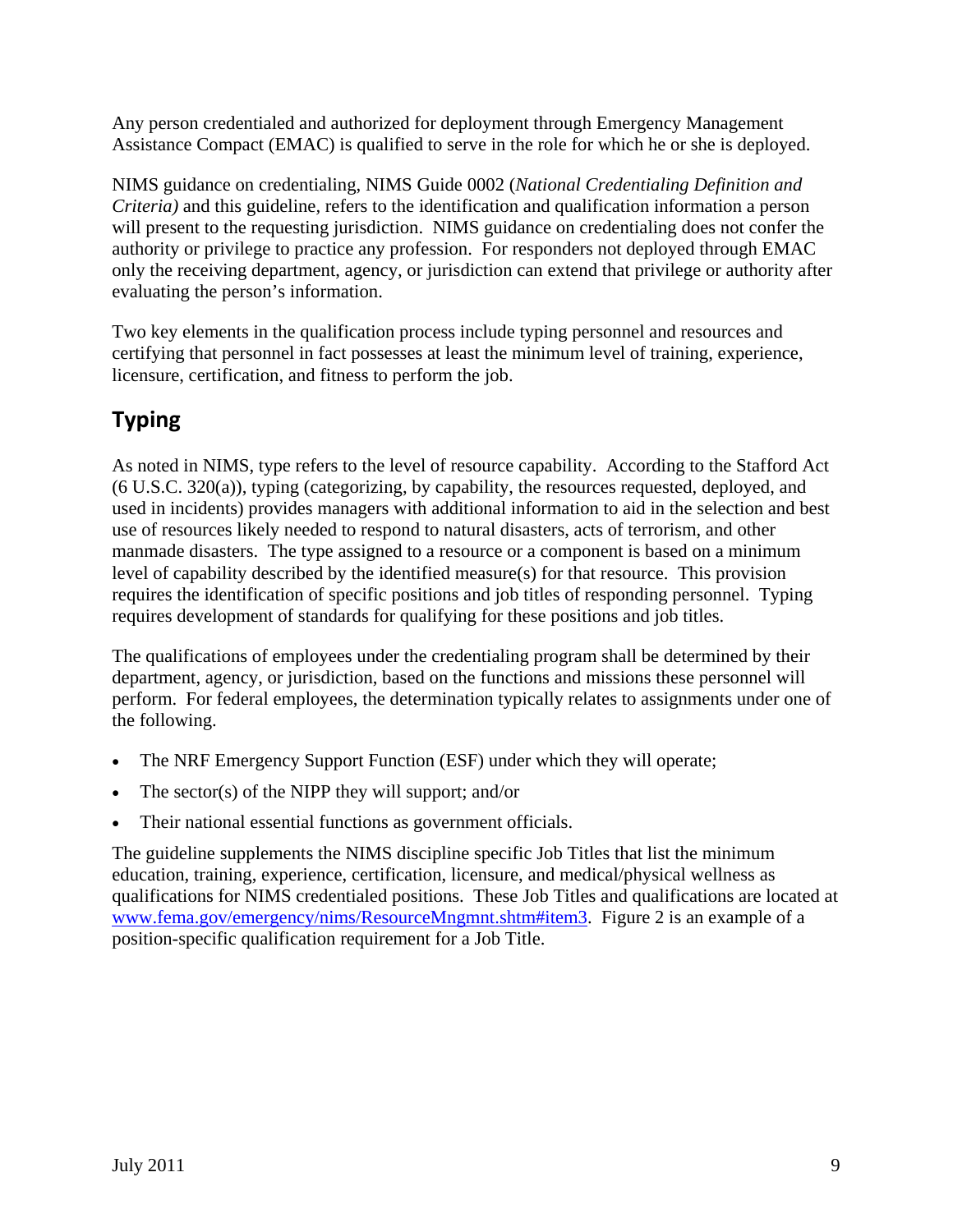| <b>DESCRIPTION:</b> | <b>Medical Supply Coordinator SAMPLE</b><br>The primary focus of the Medical Supply Coordinator is to acquire and<br>maintain control of appropriate medical equipment and supplies for units<br>assigned to the medical group. The Medical Supply Coordinator<br>coordinates with logistics section of ICS to accomplish medical resupply<br>and ensures distribution to EMS treatment and triage units.                                                                                                                                                                                                                                                                                                                                                                                               |
|---------------------|---------------------------------------------------------------------------------------------------------------------------------------------------------------------------------------------------------------------------------------------------------------------------------------------------------------------------------------------------------------------------------------------------------------------------------------------------------------------------------------------------------------------------------------------------------------------------------------------------------------------------------------------------------------------------------------------------------------------------------------------------------------------------------------------------------|
| <b>EDUCATION:</b>   | Completion of State-approved First Responder or Emergency Medical<br>Responder (EMR) program based on NHTSA National Standard<br>Curriculum.                                                                                                                                                                                                                                                                                                                                                                                                                                                                                                                                                                                                                                                            |
| <b>TRAINING</b>     | Completion of the following courses/curricula:<br>1. ICS-100: Introduction to ICS.<br>2. ICS-200: Basic ICS.<br>3. IS-700.A: NIMS, An Introduction.<br>4. IS-800.B: NRF, An Introduction.<br>5. HazMat Awareness Training or equivalent basic instruction consistent<br>with:<br>the hazards anticipated to be present, or present at the scene<br>the probable impact of those hazards, based upon the mission role<br>$\bullet$<br>of the individual<br>use of the personal protective equipment consistent with "Guidance"<br>on Emergency Responder Personal Protective Equipment (PPE) for<br>Response to CBRN Terrorism Incidents," Department of Health<br>and Human Services, Centers for Disease Control and Prevention,<br>National Institute for Occupational Safety and Health (June 2008). |
| <b>EXPERIENCE:</b>  | One to three years of active participation with an EMS-providing entity,<br>organization, or agency.                                                                                                                                                                                                                                                                                                                                                                                                                                                                                                                                                                                                                                                                                                    |
| LICENSING:          | Active status of legal authority to function at the minimum of First<br>Responder or EMR granted by a State, the District of Columbia, or U.S.<br>territory.                                                                                                                                                                                                                                                                                                                                                                                                                                                                                                                                                                                                                                            |

#### *Figure 2. Sample Typing*

#### *Certification*

As per the Stafford Act, certification of personnel ensures "… personnel possess a minimum level of training, experience, physical and medical fitness, and capability appropriate for a particular position..." (6 U.S.C. 311). This provision requires organizations to test and evaluate their personnel against the qualifications established by the typing efforts. Additionally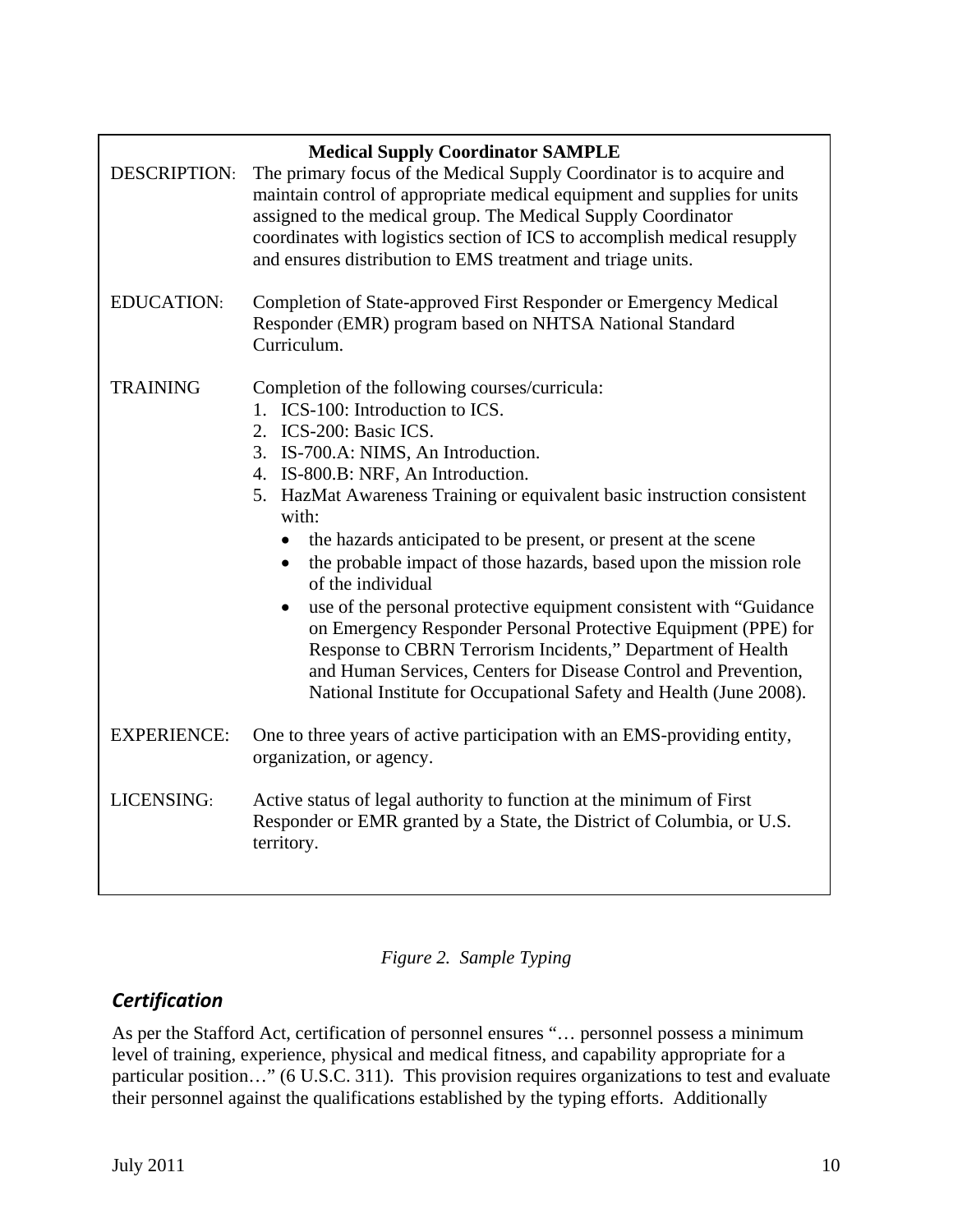organizations must "…authenticate qualifications…" through a formal process they designate to approve and sign off on personnel qualifications.

#### OTHER IMPORTANT ACTIVITIES

In addition to the Stafford Act's legally mandated requirements of the credentialing effort (6 U.S.C. 311 and 320), there are other aspects that should be addressed in the credentialing process. Under NIMS, these include the authorization to deploy, control of access to an affected area, affiliation of personnel deploying as part of an organization, and revocation of credentials when necessary.

#### **AUTHORIZATION**

To avoid self-deployment by responders that could result in a diversion of resources for disaster survivors, some form of authorization is a key aspect of deployment credentialing. Being credentialed with proof of identity and qualification is not sufficient for deploying to a disaster. Deployment authorization should be documented and may take several forms, from mission assignments to deployment orders and travel authorities.

#### **ACCESS**

Access to a disaster should be limited to personnel who have been credentialed and authorized to deploy through a formal agreement between the requesting and providing agencies. The agreements can range from automatic mutual aid agreements, EMAC, and mission assignments to federal agencies to provide Direct Federal Assistance. Personnel who arrive at an incident who have not been credentialed and authorized should be turned away unless the incident/unified command or the jurisdiction having authority establishes rules specific to the incident, disaster, or emergency.

#### **AFFILIATION**

Credentialing, resource typing, and mutual aid agreements provide a framework for personnel and resources responding to support the government-led response operations. Restoration of critical infrastructure, which may be owned by government or private entities, also is a key element to an effective response. During certain stages of a disaster, teams of people will be arriving at an incident site that will require access to perform functions that are outside the purview of government-led response operations and who have no requirement to conform to the credentialing and resource typing requirements. Access control provides a process for identifying and providing services for critical infrastructure and other entities that are located in the affected area and a process for including these entities in phased re-entry planning. An affiliation access process provides a control system for state and local officials, while enabling critical infrastructure owners and operators to designate recovery personnel, employees, contractors, and/or equipment to enter an incident area. Access control and affiliation documentation processes will be used by critical infrastructure owners and operators to deploy the personnel and equipment needed to restore their facilities and services within an incident area based on a timeline deemed appropriate by incident command. Since the CI within an incident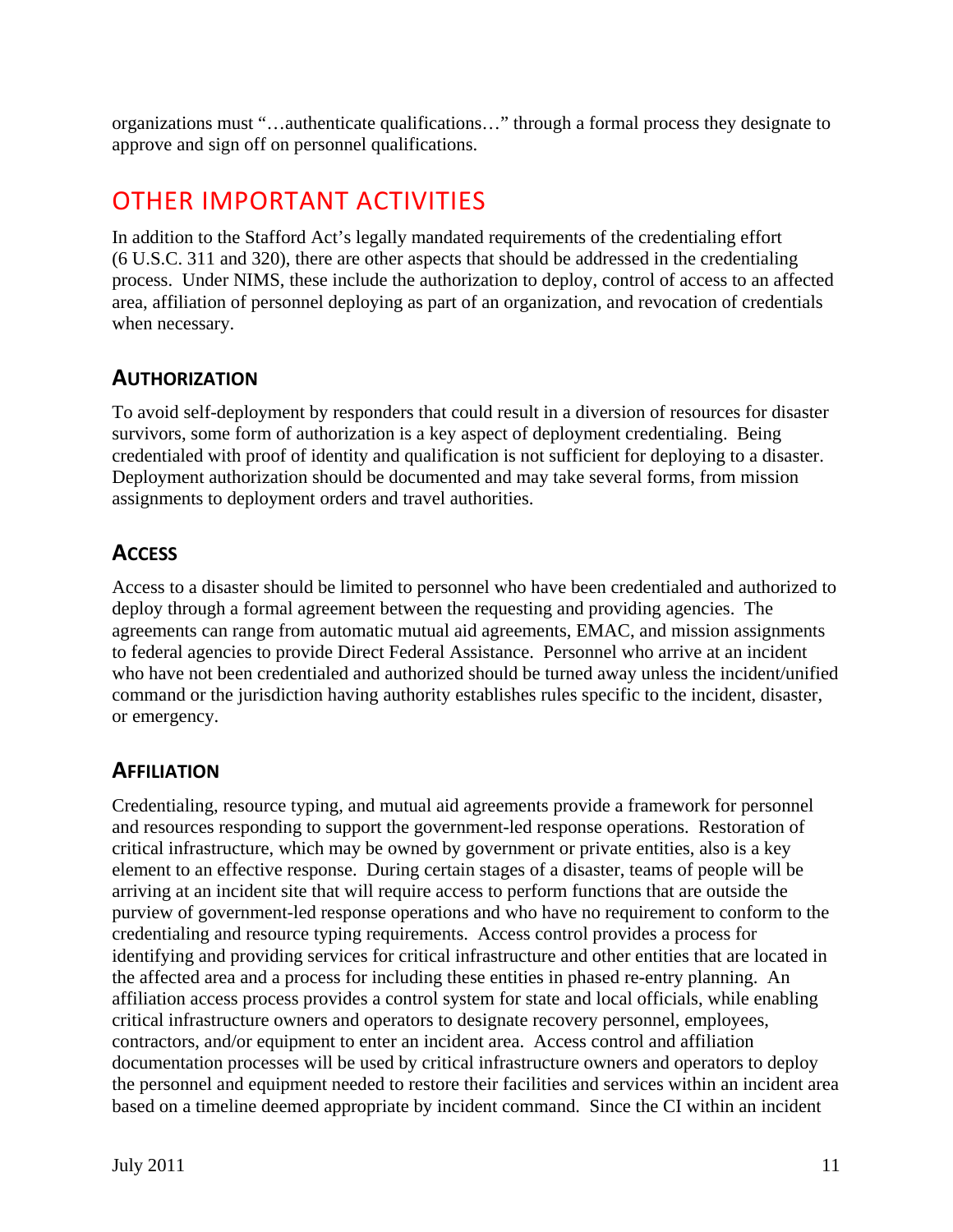area normally falls within state and/or local jurisdictions, processes for access control and affiliation documentation should be administered by the states, territories, tribes, or delegated to local authorities.

#### **REVOCATION**

An employee's credentials may be revoked under certain circumstances. If a person leaves a position from a department or agency, the credentialing organization must revoke identification cards and remove the individual's name from the list of credentialed employees within 18 hours to comply with FIPS 201 revocation requirements. Likewise, if an employee's qualifications change, his or her credentialing information must also be updated in all applicable databases or records within the same time constraints. A credentialing system must include a process to revoke credentials.

#### **VERIFICATION**

In designing a credentialing system, an authority should consider how the credential will be verified. PIV and PIV-I credentials can be electronically read using readily available handheld and stationary devices. The credentialing can also be linked to back end systems that will allow the credentialing authority to manage and update attributes associated with its credentialed holder.

#### SUMMARY

Implementing credentialing provides confidence that the personnel and resources provided under mutual aid match the request. Credentialing helps ensure that both requester and supplier are using the same criteria to certify personnel. It alleviates one concern from communities already struggling with the effects of a disaster. In order for this system to work, it is imperative that the basic principles of identity, qualification/affiliation, and authorities are embraced and utilized.

Developing a culture of credentialing is also important so that when an event occurs, the response is disciplined and the adverse effects of an unauthorized deployment are avoided.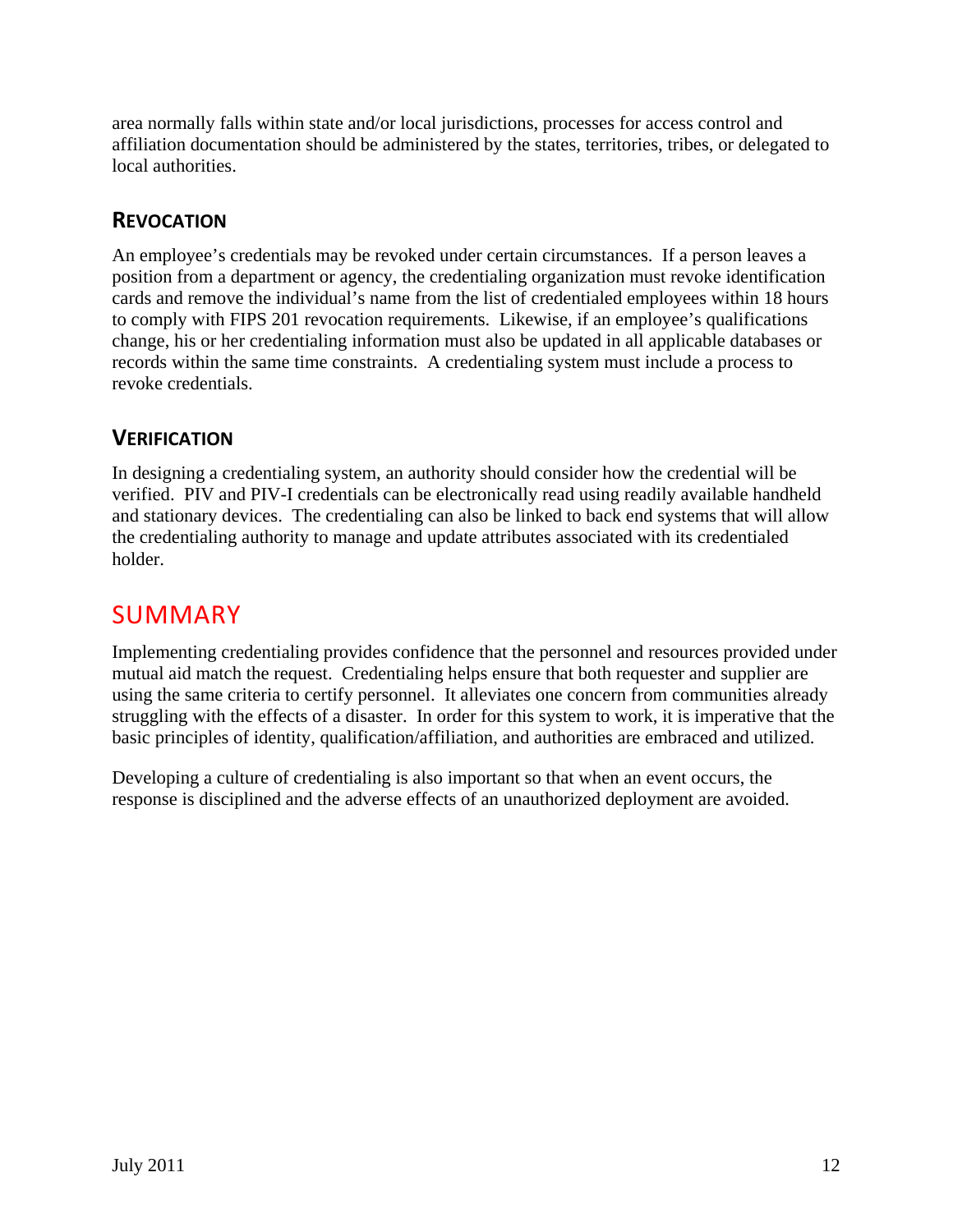# **SECTION 2 – CREDENTIALING OF FEDERAL EMERGENCY RESPONSE OFFICIALS**

## GENERAL GUIDANCE

This section provides guidance on credentialing and typing of federal departments and agencies with defined credentialing and typing roles under the NRF, NIPP, or NCPIP. The goal is an enhanced ability to manage assets during a national incident.

The elements of NIMS credentialing and typing are identification and qualification (roles, knowledge, skills, and abilities) for access control validation. DHS/FEMA requires identity and access control validation to be documented through the requirements of HSPD-12 and FIPS 201. The qualifications are typically defined based on a department or agency's roles within the ESF structure, CI Sector-Specific Agencies, or Government Coordinating Council.

Qualifications will be electronically assigned using FIPS 201 card and Identity Management System capabilities. Deployment authorization must be documented and may take several forms, from mission assignments to deployment orders and travel authorities. Until sufficient FIPS 201 card readers are available, separate paper copies of qualifications and deployment authorizations should be issued to FEROs so the first three elements of NIMS credentialing and typing identification, qualification/affiliation, and authority to deploy—can be inspected by access control personnel.

In addition to the requirements of this section, federal agencies and FEROs must be familiar with the guidelines in Section 1.

## IDENTIFICATION

Federal departments and agencies must comply with the requirements of HSPD-12/FIPS 201 to identify and designate employees and contractors. Federal departments and agencies must identify their personnel who are likely to be deployed in accordance with assignments in the NRF, NIPP, or NCPIP.<sup>4</sup> These personnel will be designated as FEROs and their FIPS 201 credentials visually marked accordingly.

## QUALIFICATIONS

The qualifications of FEROs shall be determined by their department or agency based on the functions and missions these personnel will perform. They will be assigned to:

- The NRF ESF under which they will operate;
- The sector of the NIPP they will support; and/or
- Their national essential functions as government officials.

 4 Federal agencies are responsible for applying agency-specific inventory and qualification processes.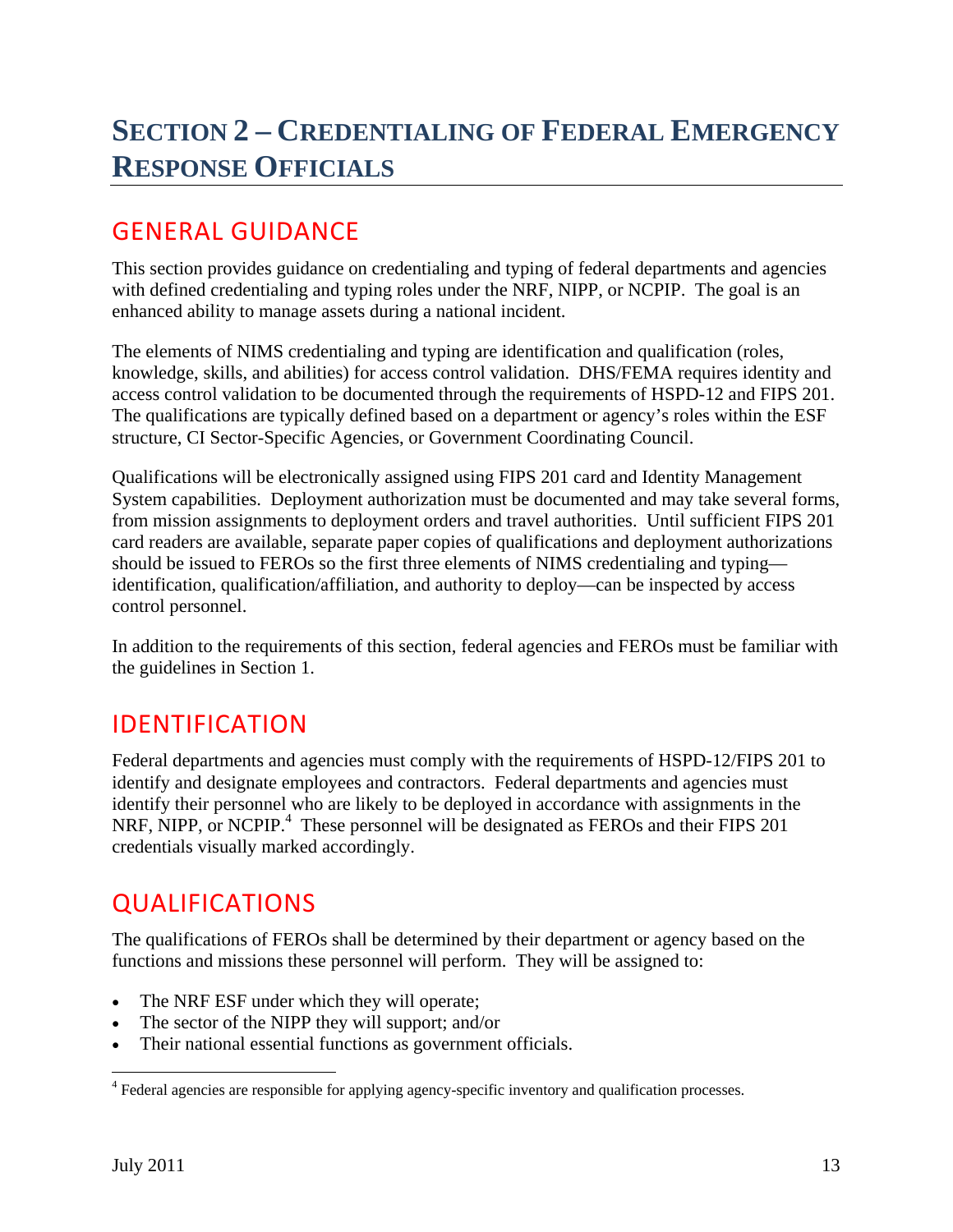The FERO qualification must be electronically verifiable using the FIPS 201 credential. However, until card readers are universal, personnel must be issued qualification cards that can be visually inspected by access control officials.

## DEPLOYMENT AUTHORIZATION

Each department and agency is responsible for providing FEROs with valid deployment authorization. Deployment under the Robert T. Stafford Disaster Relief and Emergency Assistance Act (42 U.S.C. § 5121 et seq.) occurs typically through the mission assignment process. For non-Stafford Act deployments or missions under a department or agency's statutory authority, it is clearly stated in the purpose section of the travel authorization.

While a mission assignment or travel authorization is acceptable at federal facilities such as a Joint Field Office, it may be necessary to obtain supplemental documentation from state Emergency Operations Centers to validate the state's acceptance of the FEROs for access to state facilities or the disaster area.

## DOCUMENTATION

The Post-Katrina Emergency Management Reform Act of 2006 (Public Law 109-295) requires each federal department and agency to prepare an electronic inventory of all personnel determined to be FEROs, listing their assignment and the ESF or sector to which they are providing support upon activation. This inventory shall be submitted electronically to the FEMA Associate Administrator for Response and Recovery.

Each federal department and agency provides periodic updates to the inventory. At a minimum, they must provide annual updates by May 1 to facilitate planning for hurricane season.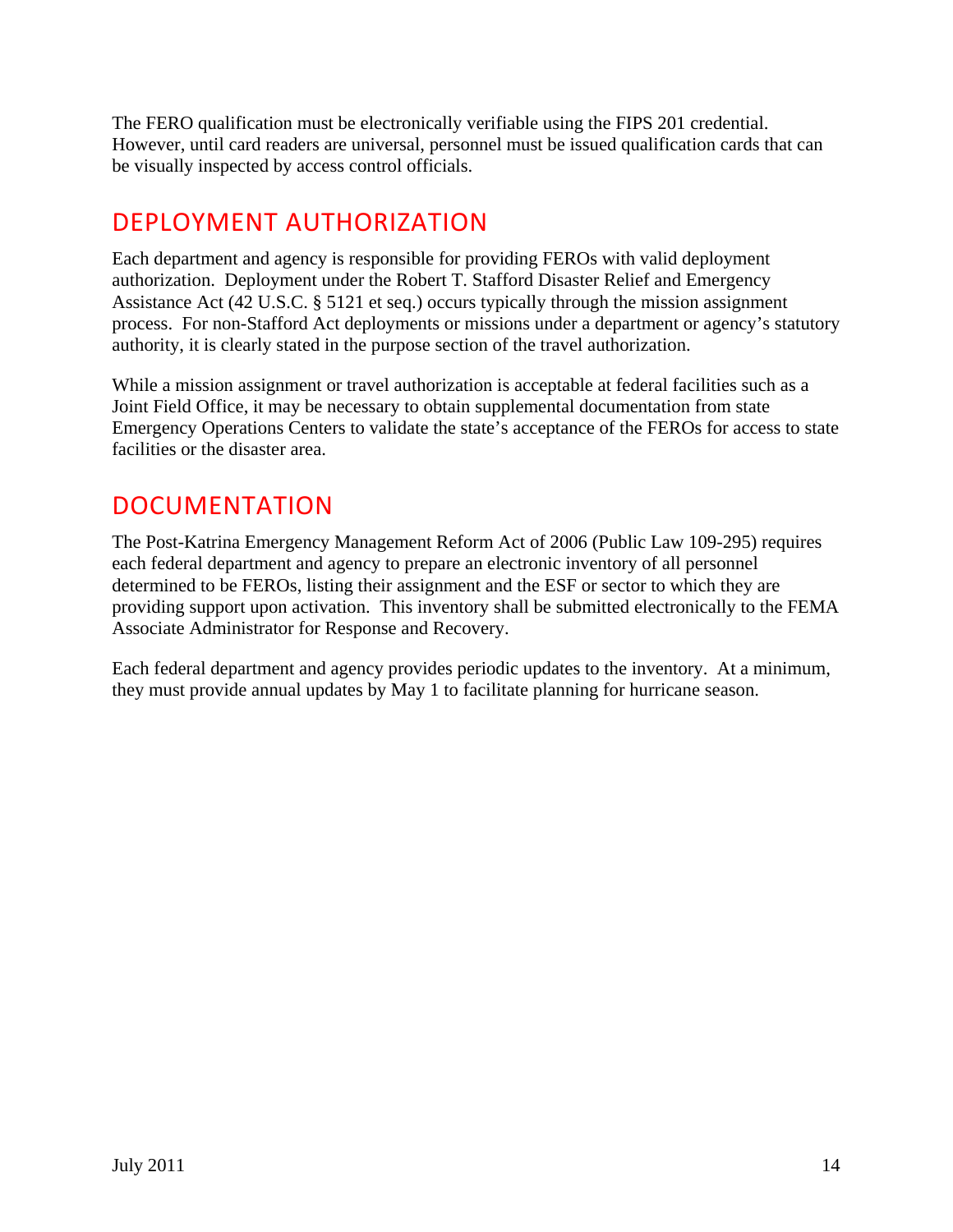# **SECTION 3 – GUIDANCE TO STATE, LOCAL, AND TRIBAL AUTHORITIES AND THE EMERGENCY MANAGEMENT ASSISTANCE COMPACT**

## GENERAL GUIDANCE

This section describes the characteristics recommended to state, local, and tribal authorities in adopting policies for credentialing response and recovery personnel deployed to an incident area.

## APPLICABILITY

Compliance with the guideline is voluntary for non-Executive Branch federal agencies. State, local, and tribal authorities are not required to credential their personnel in accordance with these guidelines. These entities do not need to comply with FIPS 201, the open technical standard used by federal officials for uniform credentialing and access control or other federal identification requirements for emergency response purposes. However, DHS strongly encourages state, local, and tribal authorities to use FIPS 201 and the PIV-I guidance in developing their credentialing systems.

A strong national preparedness and response system should be based on interoperability, commonality, and consistency. Therefore, DHS strongly recommends and requests that our partner governments build and implement a credentialing system consistent with these guidelines. DHS strongly recommends that the credentialing system developed incorporates the elements described herein to the maximum degree possible, should partner governments choose not to build a system completely compliant with the guideline.

## IDENTIFICATION

State, local, and tribal authorities are encouraged to conduct identity enrollment of their personnel in accordance with GSA approved PIV-I. This level of vetting is essential even if these jurisdictions do not implement FIPS 201 or utilize the smartcard technology to ensure there is an appropriate level of trust in the identity of responder personnel.

## QUALIFICATIONS

State, local, and tribal authorities should identify, type, and qualify their personnel in accordance with the published NIMS Job Titles.<sup>5</sup> For personnel who are not covered by the NIMS Job Titles, state, local, and tribal authorities should develop typing for these positions based on the essential functions of a position, levels of training, experience levels, required licensure and certifications, and physical and medical fitness for qualifying for the position.

 $\overline{a}$ <sup>5</sup> www.fema.gov/emergency/nims/ResourceMngmnt.shtm#item3.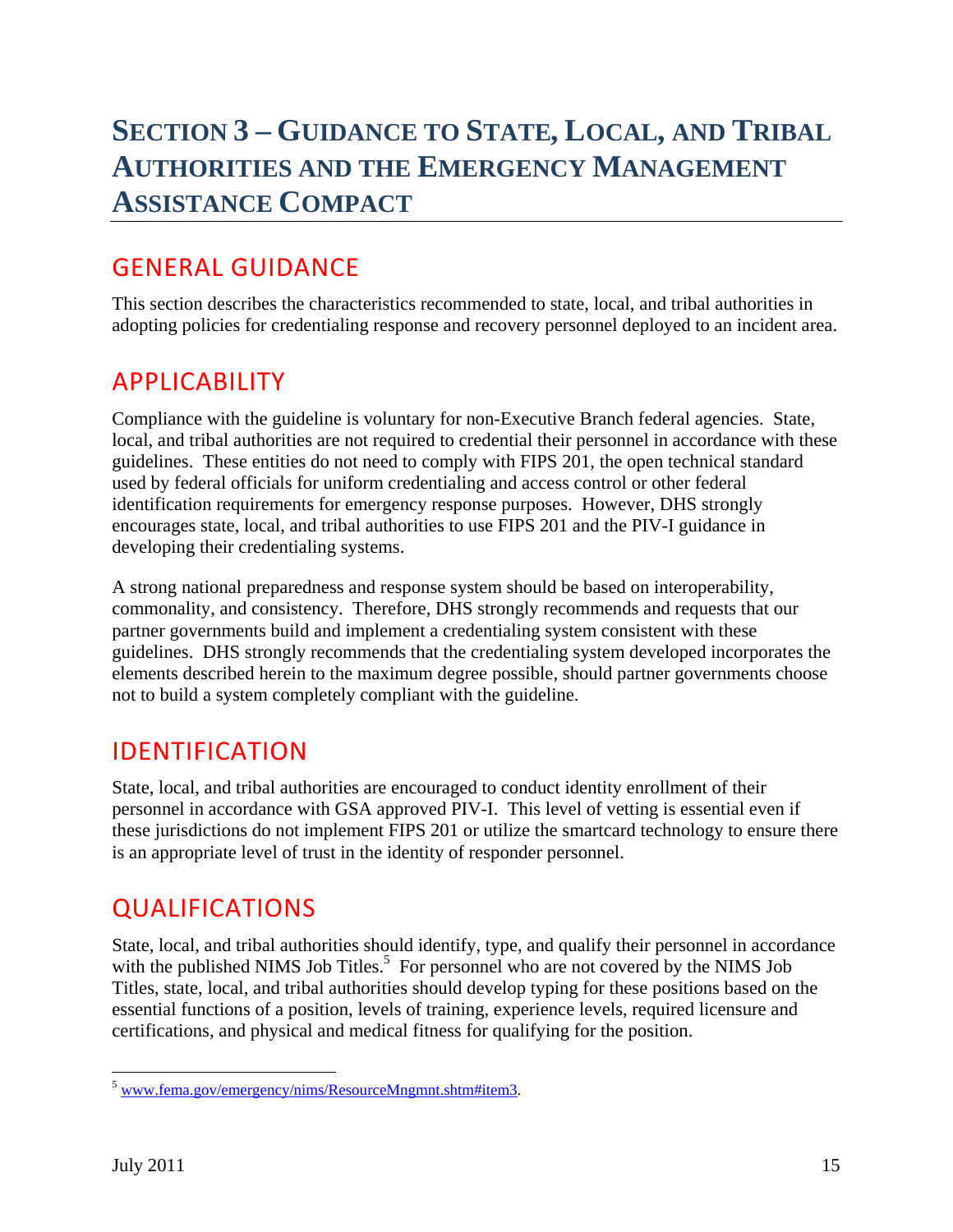## **CERTIFICATION**

State, local, and tribal authorities should certify their personnel based on the completion of identity vetting and meeting the qualifications for the position to be filled.

#### BADGING

State, local, and tribal authorities should card their personnel after completing certification of their identity and qualifications and typing. Authorities are encouraged to utilize FIPS 201 and the PIV-I guidance for badging their personnel.

## OTHER IMPORTANT ACTIVITIES

#### **AUTHORIZATION AND ACCESS**

As detailed in Section 1, being credentialed for identity and qualification is not authority for any person to self-deploy. Authorization for deployment may consist of order numbers, EMAC Request for Assistance (REQ-A), or travel authorizations with a stated purpose. Generally, persons who self-deploy without authorization should expect to be turned away from the disaster site. Additionally, the public safety personnel tasked with controlling access are responsible for denying access to unsafe or controlled areas by persons who are not credentialed or do not have proper authorization to deploy.

#### **REVOCATION**

As detailed in Section 1, state, local, and tribal authorities should ensure that personnel are credentialed only while they maintain their employment as well as currency in the qualifications for the position they hold. Upon termination of employment or affiliation, the authorities must revoke his or her credential and ensure that IT systems are updated within 18 hours.

## NIMS‐RELATED ACTIVITY GUIDANCE

#### **PREPAREDNESS GRANTS**

Federal agencies that make preparedness grants should allow state, local, and tribal governments to use these funds to implement the guideline, per NIMS Guide 0002. State agencies with devolved responsibility for awarding federal preparedness grant funds to tribes should allow these funds to be used to implement the guideline, per NIMS Guide 0002. Nothing in this guideline requires any state, local, or tribal government to implement this guideline for mutual aid delivered exclusively within their jurisdictional borders.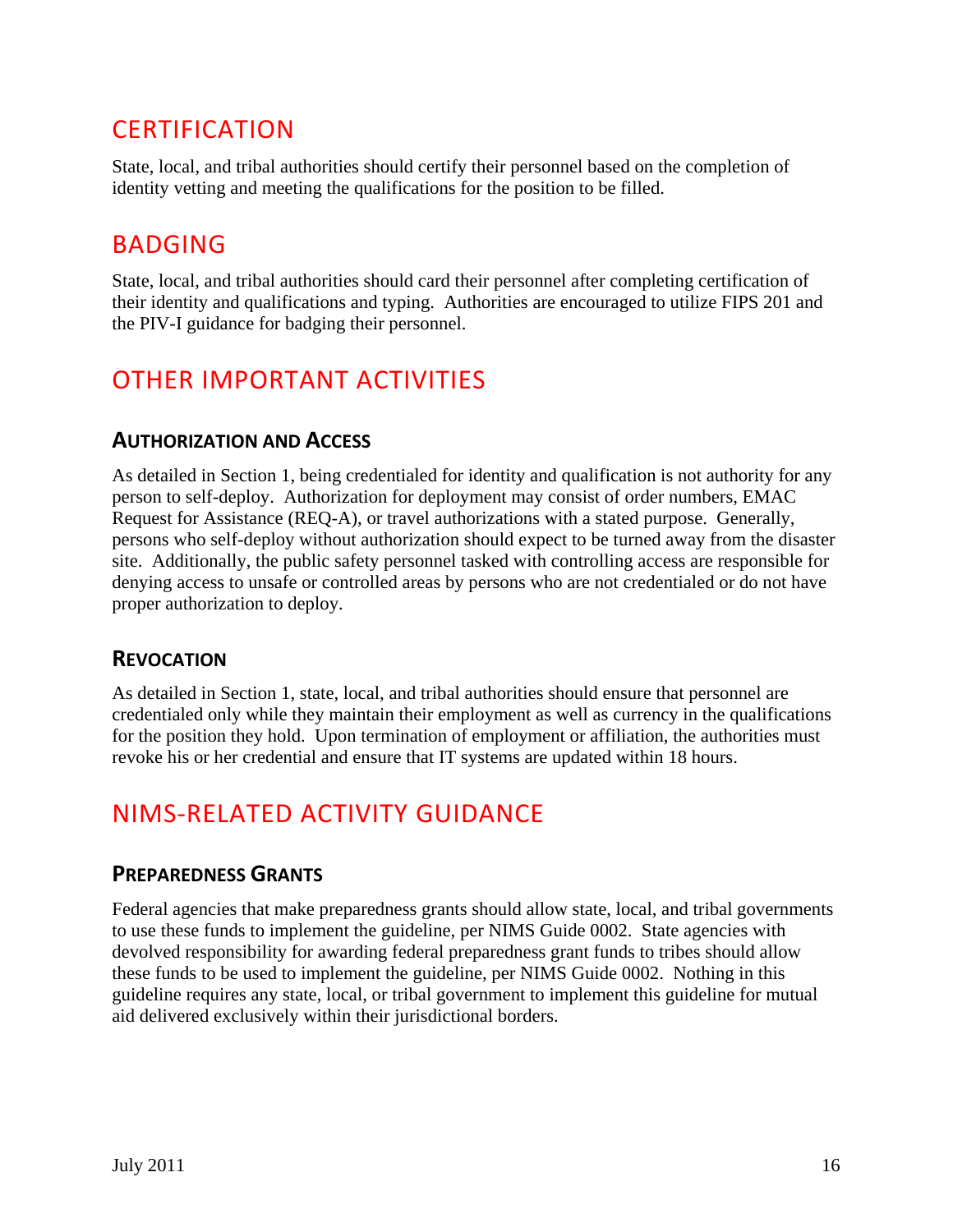#### **EMERGENCY MANAGEMENT ASSISTANCE COMPACT**

EMAC, established in 1996, is a congressionally ratified mutual aid agreement that provides form and structure to interstate mutual aid. All 50 States, the District of Columbia, Puerto Rico, Guam, and the U.S. Virgin Islands have enacted legislation to become EMAC members. States may also form other compacts that will have legal standing and jurisdiction if given the consent of the Congress. The Federal Government recognizes that EMAC may issue rules and adopt processes and services in addition to those mentioned in this guideline. Whenever EMAC is invoked, the following guidance applies:

- State and local officials provide support and assistance to ensure that a person deployed under EMAC can reach an appropriate incident check-in site or process;
- Unless otherwise directed by the incident/unified command, security and access controls should not unreasonably detain an individual deployed for mutual aid under EMAC. This guidance also applies to the accompanying team authorized to deploy with the individual (affiliate-access). If security and access control has the identity of the individual and the authenticity of the EMAC documentation, the responding individuals, team, and resources are to be processed and directed to reach check-in sites or processes as quickly as possible; and
- Unless the incident/unified command or the jurisdiction having authority establishes rules specific to the incident, disaster, or emergency, the identity of a person is established by documentation in the form of two government-issued photo  $\text{IDS}^6$  or a photo ID and an official EMAC Request for Assistance Form (REQ-A) or an EMAC Mission Authorization Form (Mission Order).

 6 NIMS Guide 0002, NATIONAL CREDENTIALING DEFINITION AND CRITERIA, March 27, 2007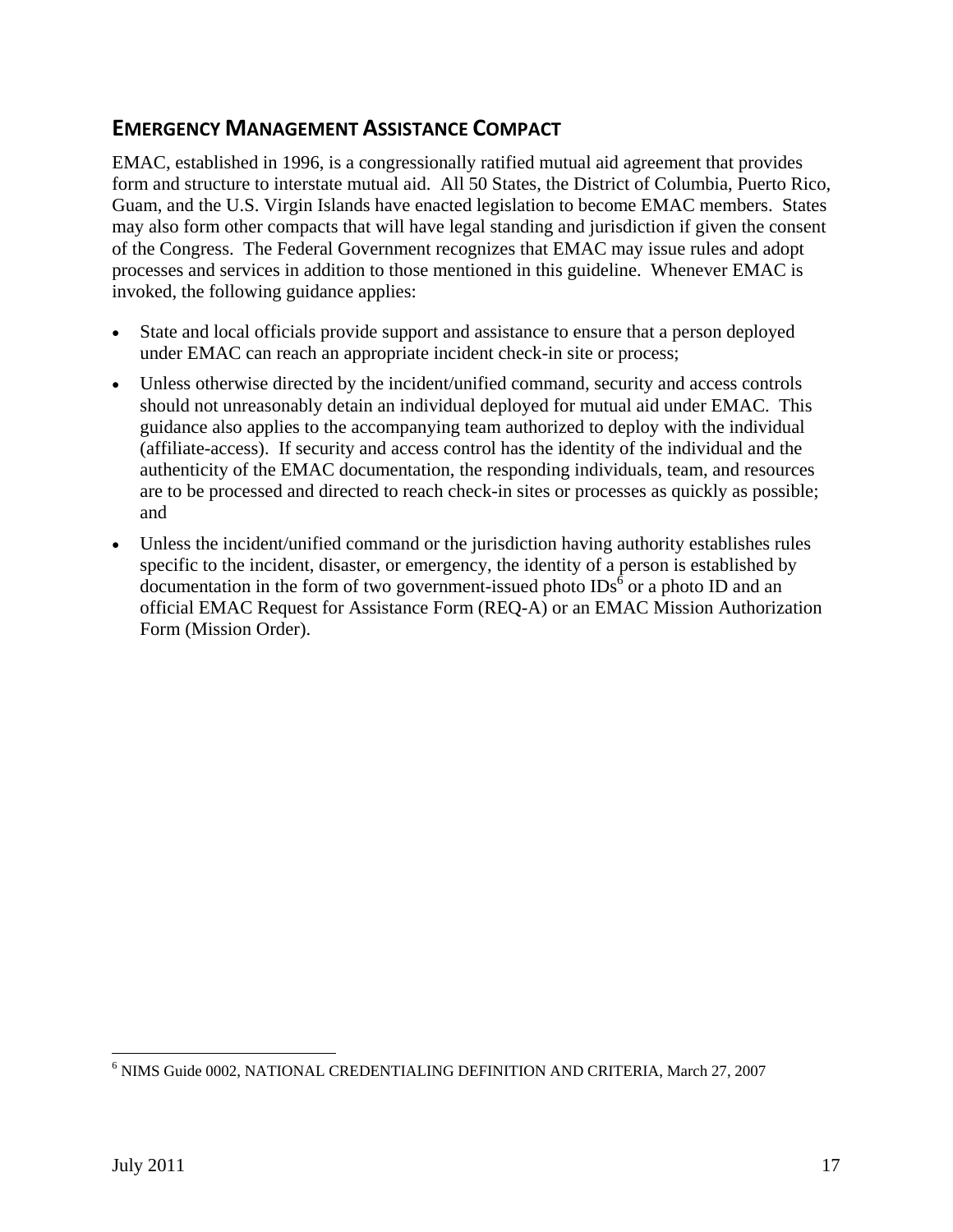This page intentionally left blank.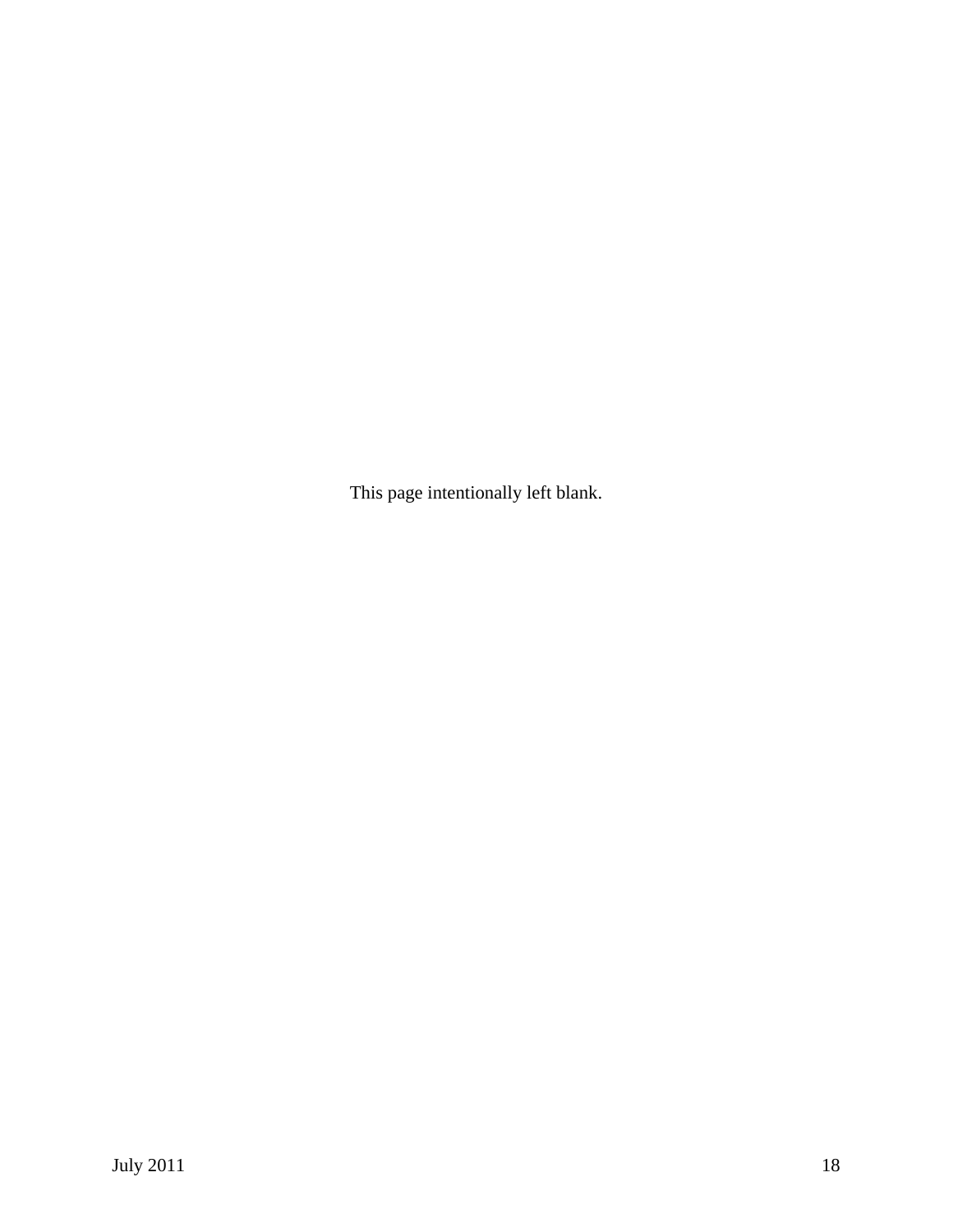# **SECTION 4 – MODEL STANDARDS AND GUIDANCE FOR PRIVATE SECTOR ORGANIZATIONS AND CRITICAL INFRASTRUCTURE OWNERS AND OPERATORS**

## GENERAL GUIDANCE

Section 4 establishes the model standards for private sector entities and CI owners and operators in order to achieve timely response by appropriate CI responders. The private sector is not required to comply with the guideline, however, implementation and compliance with these recommendations ensures consistency with all credentialing activities by other response organizations and responder personnel.

## APPLICABILITY

Compliance with the guideline is voluntary for non-federal agencies. Private sector organizations and CI owners and operators do not need to conform their credentialing processes to FIPS 201, the open technical standard used by federal officials for uniform credentialing and access control, or to other federal identification requirements for emergency response purposes. However, DHS/FEMA encourages them to consider using FIPS 201 and the PIV-I guidance in developing their credentialing system.

A strong national preparedness and response system should be based on interoperability, commonality, and consistency. Therefore, DHS/FEMA recommends and requests that private sector organizations and CI partners implement a credentialing process consistent with these guidelines. DHS/FEMA recommends that the credentialing system incorporate the elements described herein to the maximum degree possible, should private sector organizations and CI partners choose not to implement processes completely compliant with the guideline.

The purpose of this guideline is to facilitate access where feasible, not to mandate a one-size-fitsall approach. This guideline encourages incident commanders to establish access control based on just-in-time credentialing, accepting non-PIV or non-PIV-I credentials, or otherwise accommodating private sector and CI personnel.

## IDENTIFICATION

Private sector entities and CI owners and operators are encouraged to conduct identity vetting of their personnel in accordance with the PIV-I guidance. This common practice is essential to facilitate interoperability even if they do not choose to implement FIPS 201 or utilize the smartcard technology to validate the identity of their employees.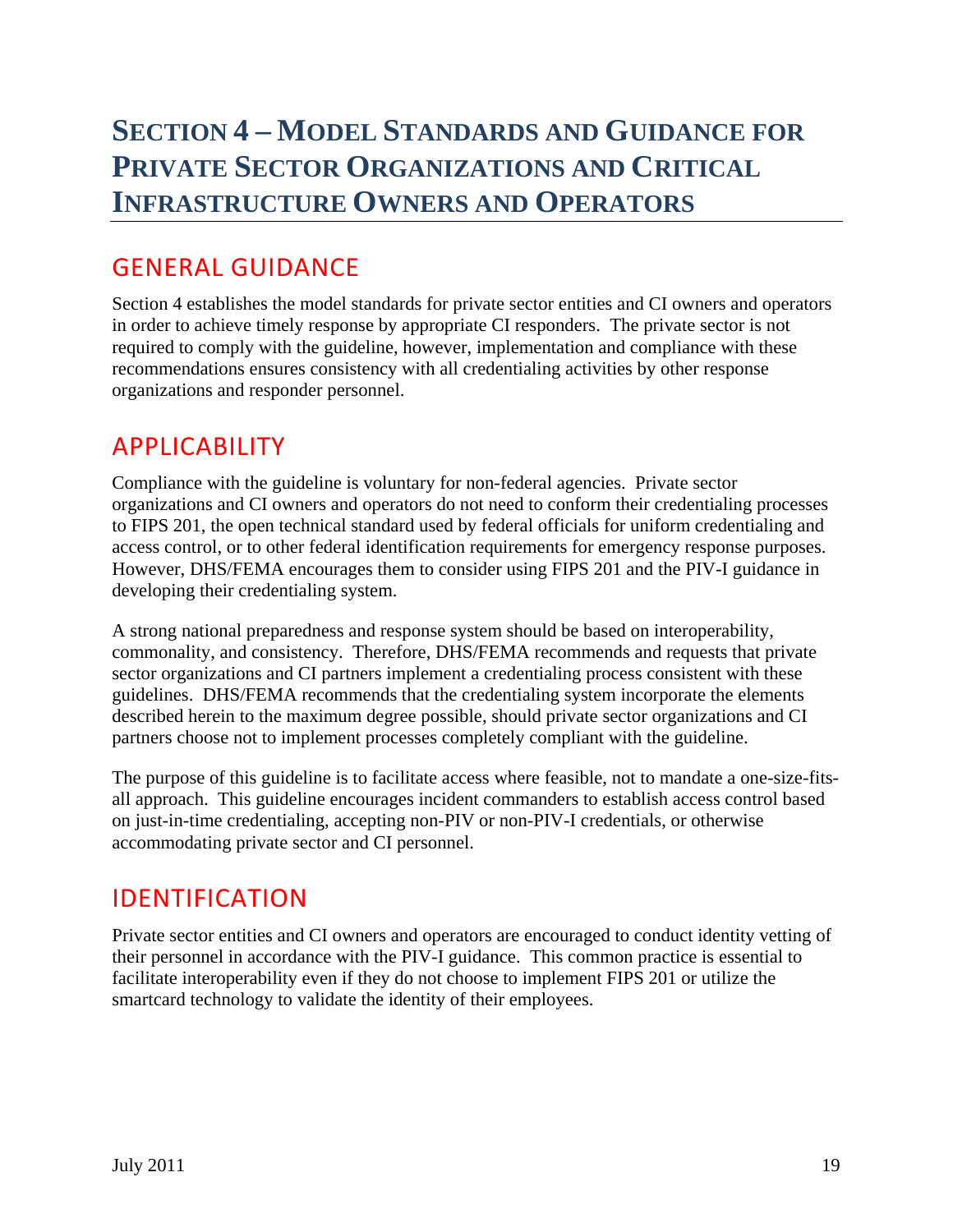## QUALIFICATIONS

Private sector entities and CI owners and operators are encouraged to pre-identify, type, and qualify their emergency response employees in accordance with the published NIMS Job Titles.<sup>7</sup> For employees who are not covered by the NIMS Job Titles, private sector entities and CI owners and operators should use organizational and industrial standards for typing the positions and subsequent qualification of these employees.

For contracted personnel who are not employees of the company, the private sector companies should make every attempt to pre-identify any contractors who may potentially support restoration of private sector or CI operations.

#### **CERTIFICATION**

Private sector organizations, to include CI owners and operators, are encouraged to certify their employees based on the completion of identity vetting and meeting the qualifications of the position being filled.

#### BADGING

Private sector organizations and CI owners and operators are encouraged to card their personnel after completion of certification of their identity and qualifications and typing. Private sector organizations and CI owners and operators are encouraged to utilize PIV-I/FIPS 201 for badging their personnel. If they choose not to implement PIV-I/FIPS 201 electronic technology, the cards issued should conform to the visual elements of FIPS 201 as illustrated in Figure 1 in Section 1.

## OTHER IMPORTANT ACTIVITIES

#### **AUTHORIZATION AND ACCESS**

As detailed in Section 1, being credentialed for identity and qualification/affiliation does not automatically serve as the authority for any person to self-deploy. Persons who self-deploy without authorization should expect to be turned away from the disaster site. Authorization for deployment can come from many sources that include a request from the incident commander, through a government emergency operation center, or from owners and operators of critical infrastructure. Owners and operators should follow procedures established by local jurisdictions for access to restricted incident areas. Additionally, the public safety personnel, under the incident commander, tasked with controlling access are responsible for establishing local access to unsafe or controlled areas.

<sup>1</sup> <sup>7</sup> www.fema.gov/emergency/nims/ResourceMngmnt.shtm#item3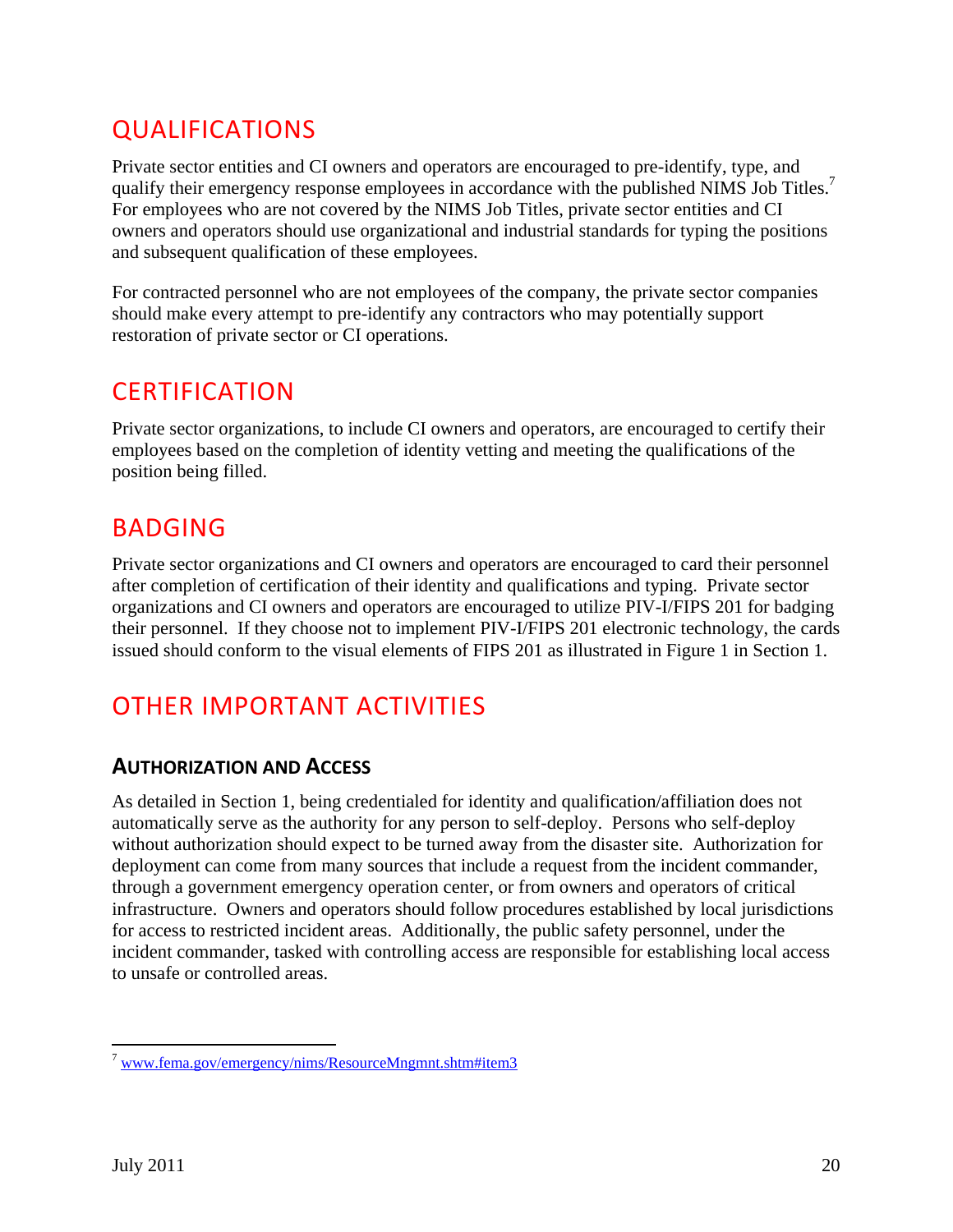#### **AFFILIATION ACCESS**

Implementing an access control process to enable more rapid private-sector response and restoration efforts provides numerous benefits for overall incident management and response efforts. The three overarching goals of establishing an access control process for CI are:

- To enable CI owners and operators to restore their affected facilities quickly;
- To enable more rapid restoration of vital private sector economic activity; and
- To support the core NIMS principles of flexibility and standardization by encouraging state and local authorities to adopt a common approach to affiliation access for private-sector companies associated with any CI sector.

Affiliation-based access may be delayed until authorities determine that it is safe to enter the disaster site.

#### *Access Control and Affiliation Documentation*

Processes for access control and affiliation documentation should be administered by the states, tribes, or delegated to local authorities. The Incident Commander grants access to critical infrastructure owners and operators' facilities and services within an incident area and within a given timeline.

CI owners and operators are responsible for identifying the resources and personnel that will be deployed to repair, restore, and operate facilities. In addition, CI owners and operators will provide necessary documentation to deployed personnel. Finally, CI owners and operators will inform the authorities having jurisdiction of identified personnel and resources.

#### *Implementation Guidance for Affiliation Access*

The affiliation access process should:

- Ensure that appropriate authorities grant priority access to personnel, crews, and equipment needed for CI damage assessment and restoration before, during, and after an incident;
- Be easily communicated by government personnel to any CI or private sector requesting company to expedite their collaboration with the Incident Commander;
- Ensure that access decisions are communicated and recognized at all levels of access control;
- Enable processes that will support advance identification and authorization of CI entities, when practical. When affiliated personnel are not pre-credentialed public safety officials should work with the CI to expedite access. For example, it may be advisable to provide the appropriate affiliation documentation or credentials to certain known CI officials who will require access for damage assessments. However, it most likely is not possible to know in advance the full range of personnel and equipment that will be called in for CI facility or service repair and restoration; and
- Ensure that processes are consistent for state, local, tribal, and private-sector constituencies.

FEMA recommends that state, local, and tribal authorities consider the following actions in developing access control within their jurisdictions: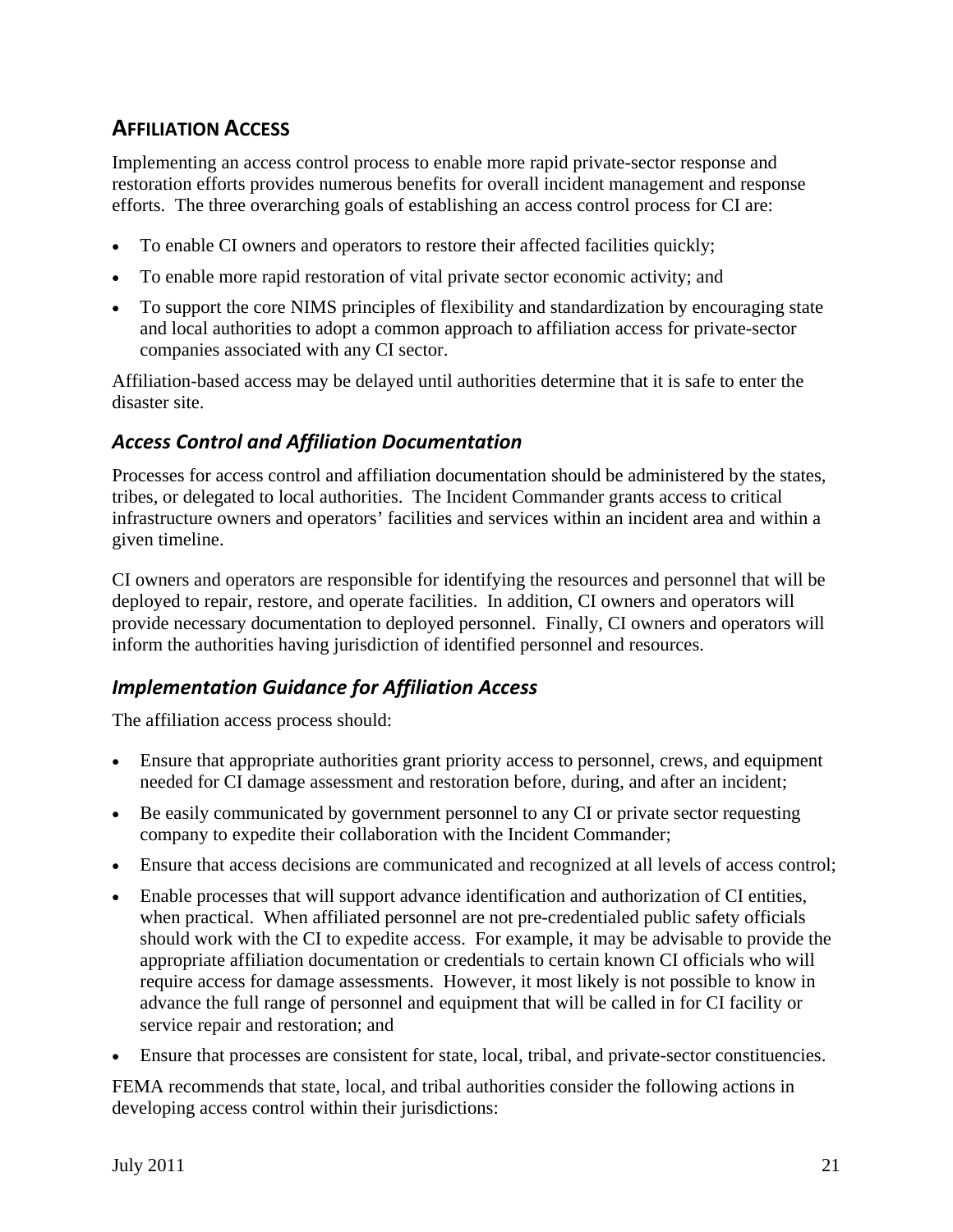- Clearly define points of contact within state, local, and tribal governments, the ICS, and the private sector that have decision making responsibilities for access control, requests for information, and appeals for access;
- Support personnel and equipment access for corporate/company resources, as well as contractors who may be hired by CI owners and operators;
- Encourage pre-incident credentialing, typing, and documentation for CI;
- Provide for local discretion to expedite access and bypass requirements under certain conditions; and
- Participate in national, regional, state, local, and tribal exercises to ensure that emergency management at all levels, and CI within given jurisdictions, are aware of the program and begin to include it in their preparedness planning.

It is recommended that state, local, and tribal authorities consider the following for affiliation documentation within their jurisdictions:

- Allow for preapproval and registration for recognized CI within the jurisdiction to permit expedited access to an incident area if necessary;
- Allow authorized private sector and CI officials to distribute access control documents to response and recovery personnel/employees and contractors;
- Include provisions for news media personnel access as appropriate;
- Identify a centralized source for tags, invitation letters, or other affiliation documentation;
- Require responders to carry at least one form of government-issued photo identification;
- Allow admittance by large travel teams, such as convoys, with minimal delay;
- Allow for on-site distribution of access credentials for personnel already on scene; and
- Establish communication with local law enforcement, emergency response and recovery personnel, and all other federal, state, local, and tribal agencies likely to respond to an incident.

#### **REVOCATION**

As detailed in Section 1, private sector organizations, CI owners, and operators should ensure that currently employed or contracted personnel are credentialed for purposes of affiliation access. Upon termination of employment or affiliation, the credentialing entity must revoke his or her card or other company-issued identification, and ensure that IT systems are updated appropriately. For entities wishing to comply with FIPS 201, the credentialing entity must ensure that IT systems are updated within 18 hours of revocation.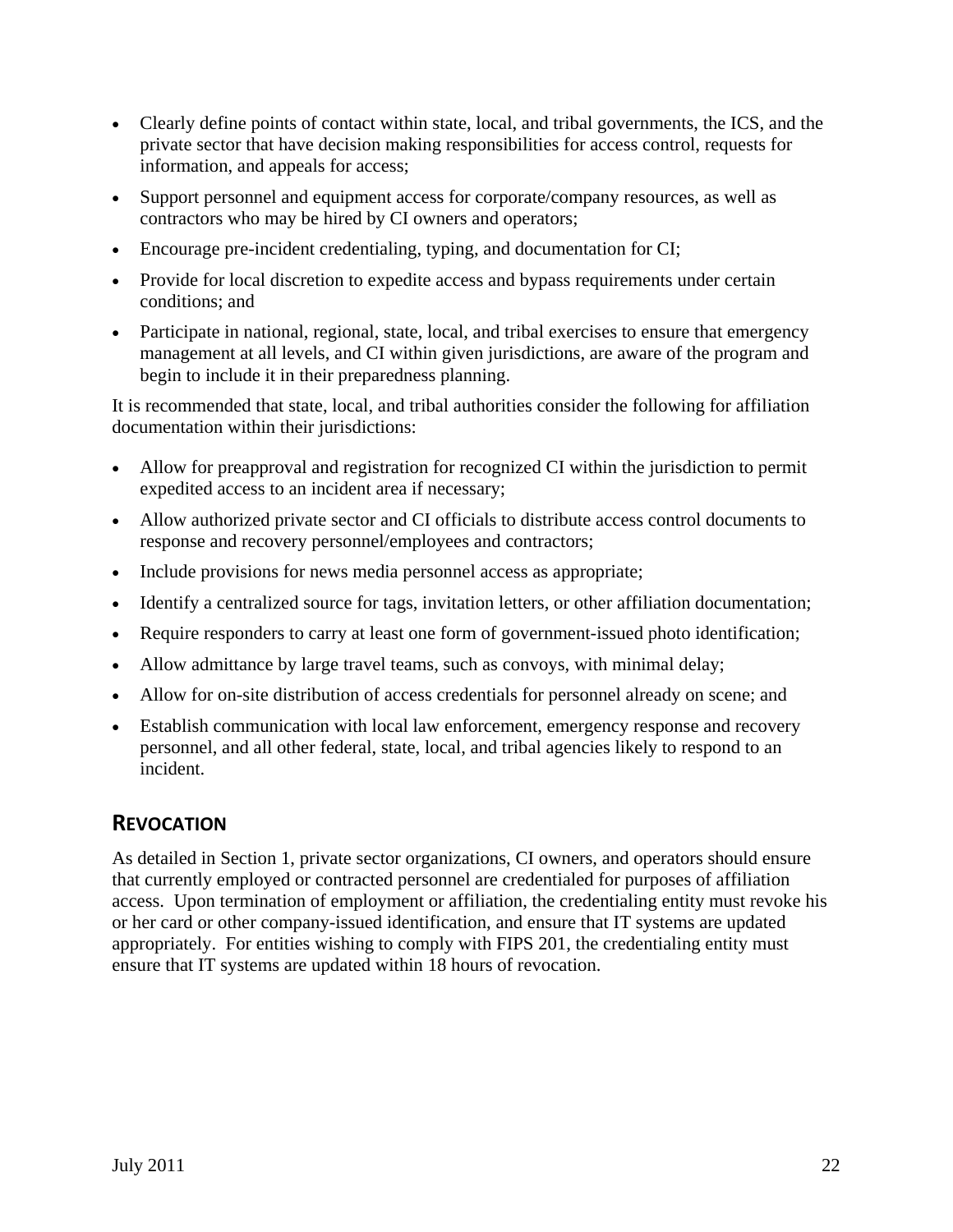# **SECTION 5 – RECOMMENDATIONS FOR NONGOVERNMENTAL ORGANIZATIONS**

## GENERAL GUIDANCE

Section 5 establishes the recommended model credentialing standard for NGOs which collectively refers to voluntary, charitable, faith-based, and not-for-profit organizations. NGOs are not required to comply with these credentialing standards, however, their implementation and compliance with these recommendations ensures consistency with all credentialing activities by other response organizations and responder personnel.

## APPLICABILITY

Compliance with the guideline is voluntary for non-federal entities. NGOs are not required to credential their personnel in accordance with these guidelines or comply with FIPS 201, the open technical standard used by federal officials for uniform credentialing and access control or other federal identification requirements for emergency response purposes. However, DHS strongly encourages them to use FIPS 201 and the PIV-I guidance in developing their credentialing system.

A strong national preparedness and response system should be based on interoperability, commonality, and consistency. DHS therefore strongly recommends and requests that our partner governments, private sector organizations, and non-governmental organizations build and implement a credentialing system consistent with these guidelines. Should they choose not to build a system completely compliant with the guideline, DHS strongly recommends that the credentialing system developed incorporates the elements described herein to the maximum degree possible.

## IDENTIFICATION

NGOs should conduct identity vetting of their personnel in accordance with PIV-I. This is essential even if they do not choose to implement FIPS 201 and utilize the smartcard technology to validate the identity of their employees and volunteers.

## QUALIFICATIONS

NGOs should identify, type, and qualify their personnel and volunteers in accordance with the published NIMS Job Titles. $\frac{8}{3}$  For personnel and volunteers who are not covered by the NIMS Job Titles, they should be qualified in accordance with the NGO standard for personnel and

 $\overline{a}$ 

<sup>&</sup>lt;sup>8</sup> www.fema.gov/emergency/nims/ResourceMngmnt.shtm#item3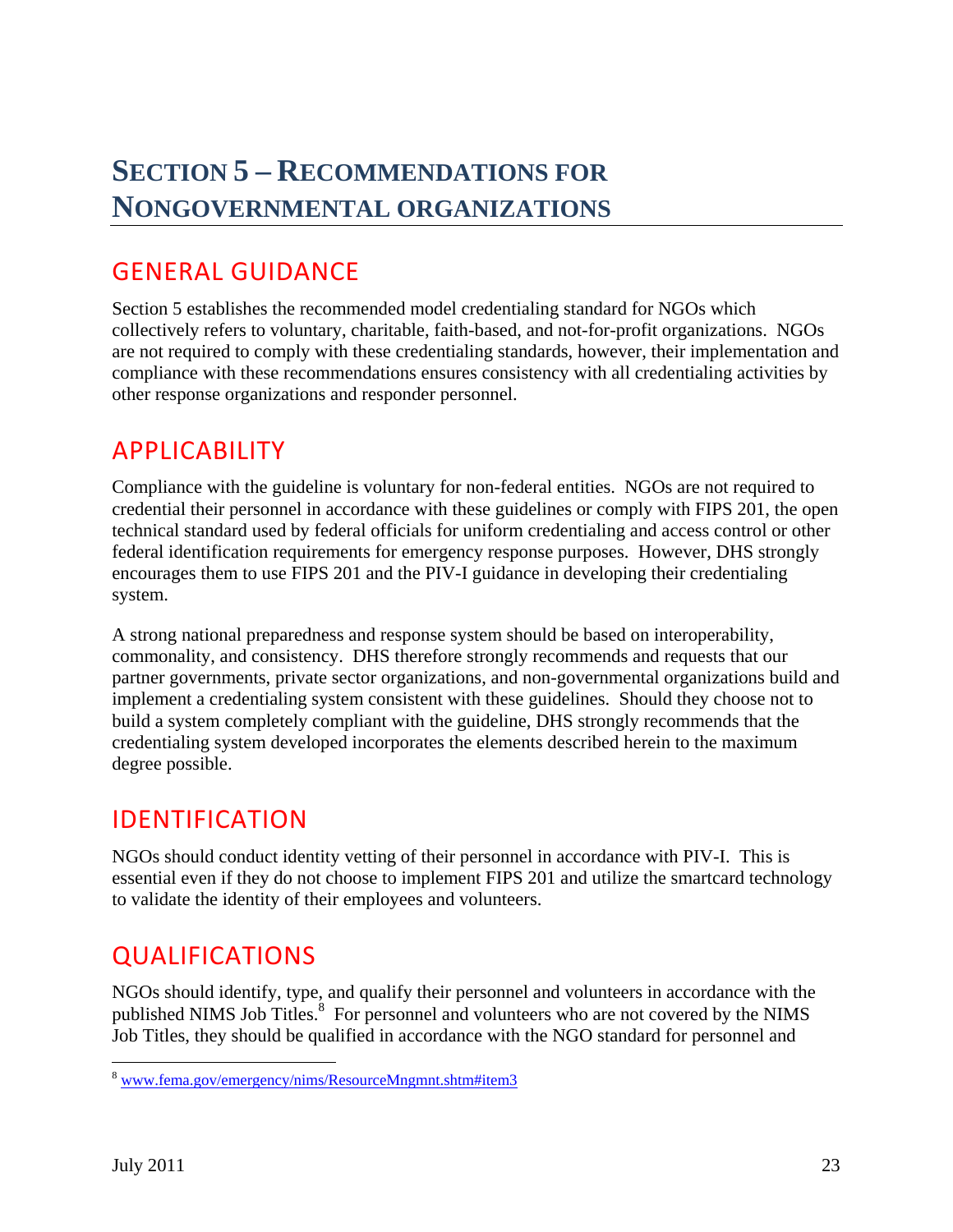volunteers. The NGO should credential these personnel and volunteers based on identity and affiliation with the NGO being served.

## **CERTIFICATION**

NGOs should certify their personnel and volunteer employees based on the completion of identity vetting and meeting the qualifications of the position being filled or by simple affiliation with the NGO.

## BADGING

NGOs should card their personnel only after they have certified their identity, as well as qualification/affiliation. NGOs are encouraged to utilize FIPS 201 for badging their personnel. If they choose not to implement FIPS 201 electronic technology, the cards issued should ideally conform to the visual elements of PIV-I and FIPS 201 as illustrated in Figure 1 in Section 1.

# OTHER IMPORTANT ACTIVITIES

#### **AUTHORIZATION AND ACCESS**

As detailed in Section 1, being credentialed for identity and qualification/affiliation does not automatically serve as the authority for any person to self-deploy. Authorization for deployment may consist of a letter of invitation from an NGO in the disaster area. Generally, persons who self-deploy without authorization should expect to be turned away from the disaster site. Additionally, the public safety personnel tasked with controlling access are responsible for denying access to unsafe or controlled areas by persons who are not credentialed or do not have proper authorization to deploy.

#### *Affiliation Access*

For NGOs, it may not always be feasible or easy to confirm the qualifications of volunteers responding to an event. In this case, documented affiliation (identification) with a recognized NGO responding to the incident provides proof of authorization to deploy. Personnel in this category should be handled under Affiliation Access as recommended below.

#### *Affiliation and Access Control Recommendations*

Organizations are encouraged to seek the assistance of the respective state, tribal, and local governments to ensure consistency and compliance with their requirements and to integrate with the credentialing processes established in conformance with the guideline*.* Individuals who are officially requested, invited, authorized, credentialed, and typed are more likely to reach the emergency check-in points. State, local, and tribal governments may issue conforming credentials for the employees or volunteers of these organizations.

Adopting practices that work in concert with credentialing as defined in the guideline will integrate the organization's response/recovery personnel into the established incident command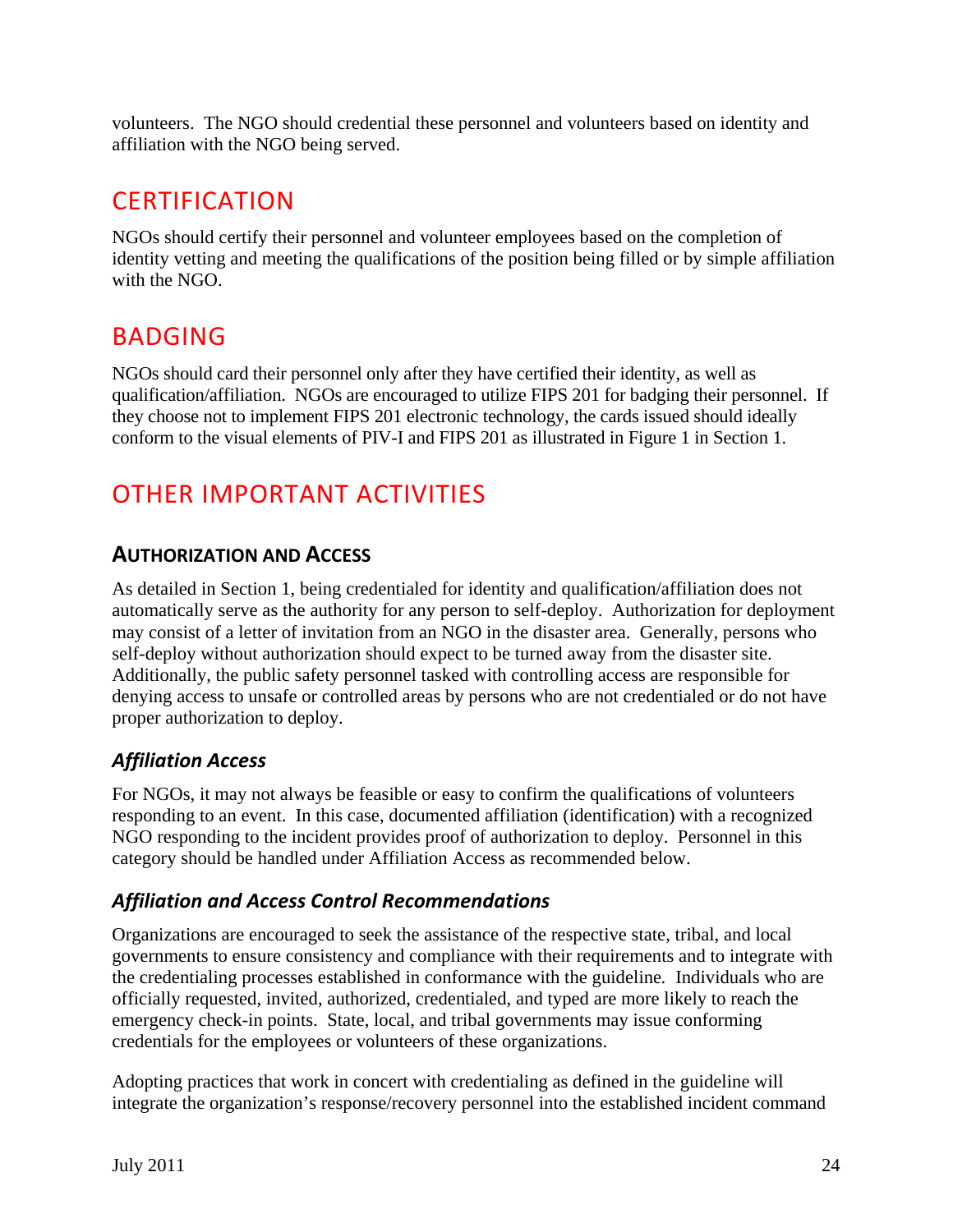processes and facilitate critically needed response. To conform to the guideline*,* these organizations are encouraged to:

- Assist their personnel in obtaining and maintaining credentials that conform to the guideline*;*
- Ensure that individuals have proper identification in addition to a credential;
- Establish processes for responding to invitations/requests for assistance and for providing authorizations and documentation for their responders/response personnel;
- Maintain a roster or database of credentialed personnel to match the requests for interstate mutual aid with the resources and responders of the organization;
- Develop and maintain processes to assist government officials at receiving/security controls and check-in points to validate/verify identities, authorizations, and credentials; and
- Provide information to and training for their volunteers and employees about credentialing.

For those entities that will be using technology to enable credentialing, consider interoperability with FIPS 201 to allow for incorporation of common standards and a common trust framework.

Credentialing may be governed by state, local, and tribal laws. All organizations are encouraged to become familiar with these laws. Individuals who are not credentialed in accordance with these guidelines may be turned away on arrival at a disaster site. Furthermore, they may be subject to other actions by the proper authorities.

Nothing in this section or in NIMS Guide 0002 is to be interpreted to encourage, condone, or permit individuals to self-deploy, or to gain access to restricted areas during an emergency, or to hold immunities from tort and other liabilities that arise from their unauthorized actions.

#### **REVOCATION**

As detailed in Section 1, NGOs should ensure that personnel and volunteers are credentialed while they maintain their employment or affiliation with the NGO. Upon termination of employment or affiliation, the NGO must revoke his or her card and ensure that IT systems are updated appropriately. For entities wishing to comply with FIPS 201, the credentialing entity must ensure that IT systems are updated within 18 hours of revocation.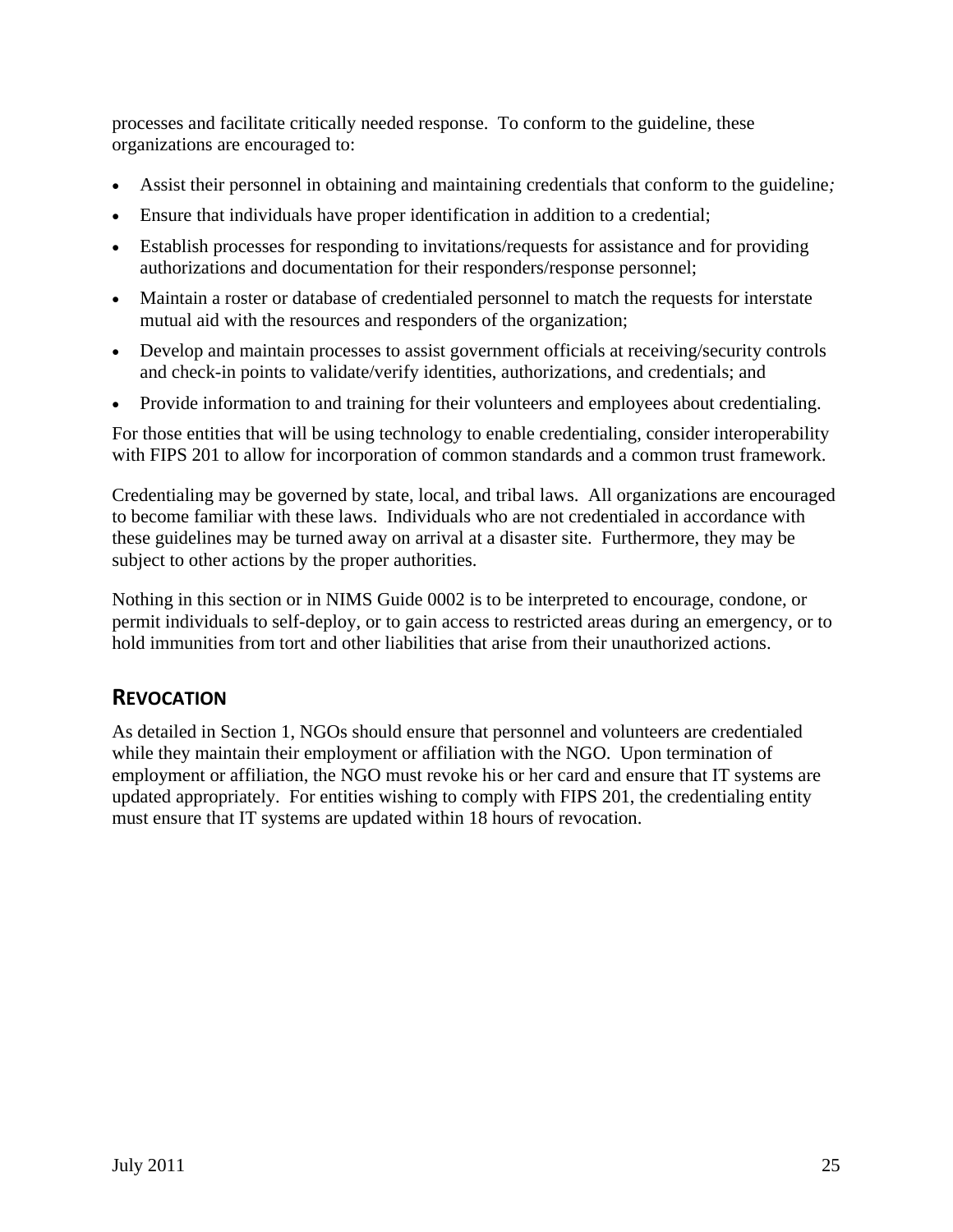This page intentionally left blank.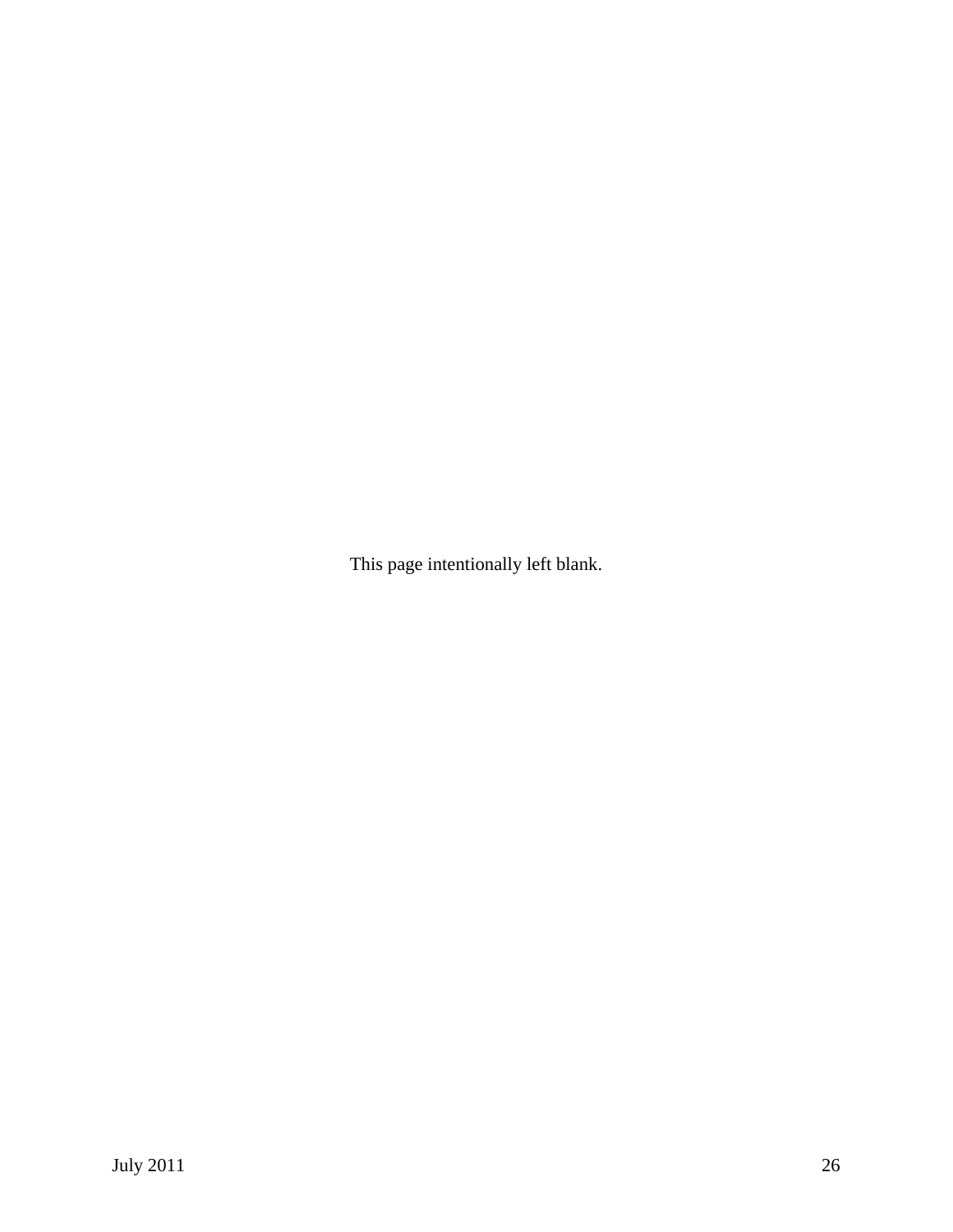# **GLOSSARY OF TERMS AND DEFINITIONS**

For the purposes of the NIMS Credentialing Guidelines, the following terms and definitions apply:

Access: As used in this document, the term "access" refers to the ability of a responder to gain entry to a disaster area.

**Affiliate-access:** This term refers to a type of access, used by individuals who are allowed access to a disaster because they accompany an otherwise authorized individual or entity. It primarily concerns utility repair crews, individuals volunteering through non-governmental organizations (NGOs), or persons associated with a Critical Infrastructure owner or operator. The process through which individuals qualify for access under this category is known as "affiliation access."

**Affiliation access:** This term refers to the procedures and systems devised by states and local authorities to permit utility repair crews, individuals volunteering through NGOs, or persons associated with a Critical Infrastructure owner or operator to expedite the restoration of their facilities or provide services in areas affected by a disaster.

**Check-in:** The process through which resources first report to an incident. All responders, regardless of agency affiliation, must report in to receive an assignment in accordance with the procedures established by the Incident Commander. This term is not to be used to refer to security and access control situations.

**Credentialed**: Describes a person who has in his or her possession *all three* elements outlined in NIMS Guide 0002 (i.e., proof of (1) identity, (2) qualification or affiliation, and (3) authorization for deployment). Currently the three elements may be presented in physical and/or electronic format (e.g., hard-copy material or data transmitted using technologies). Any elements of credentialing established under EMAC, or under any state or tribal law for the specific intent of complying with this guideline, are to be used in the applicable jurisdiction.

**Credentialing:** The authentication and verification of the certification and identity of designated incident managers and emergency responders.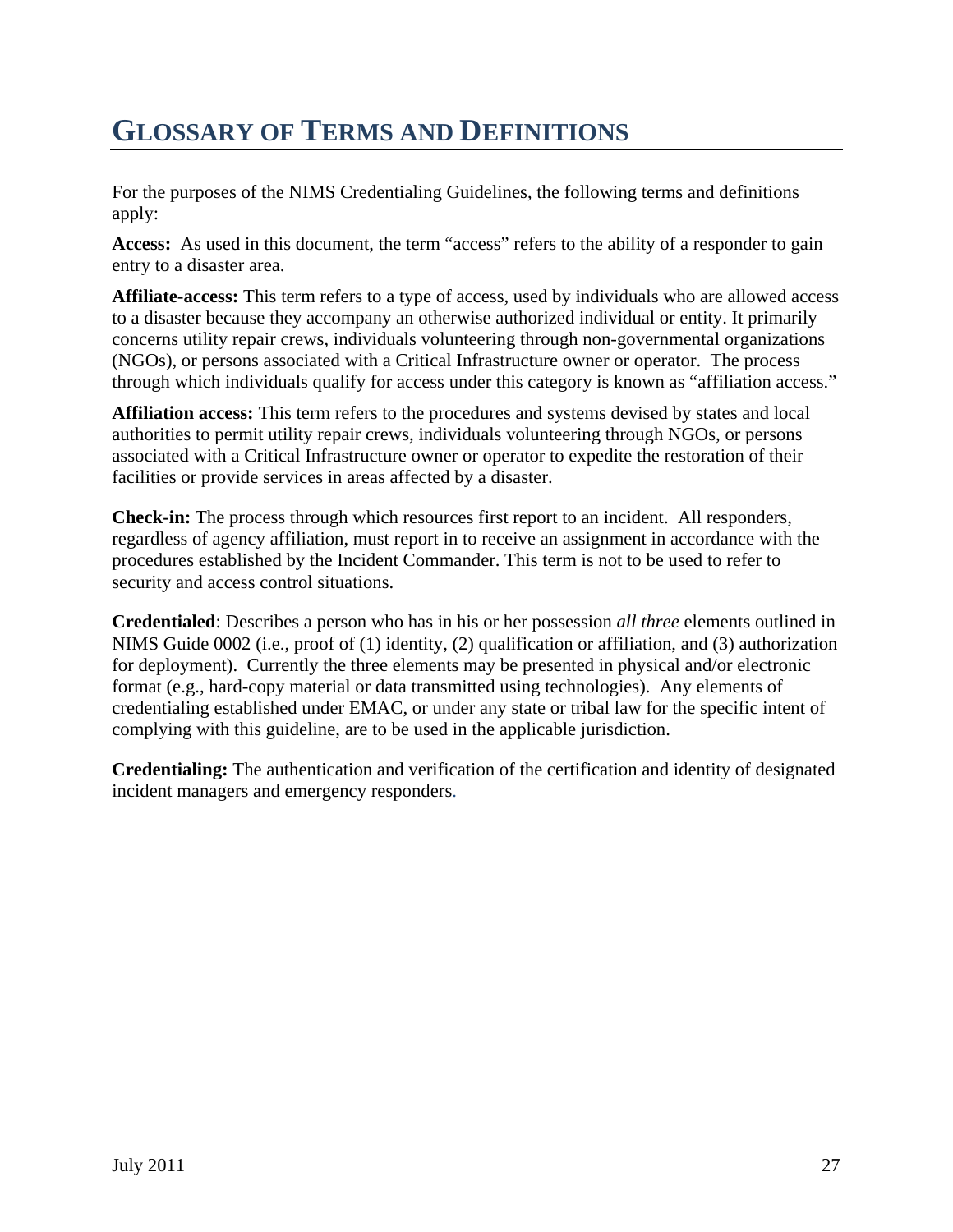# **STATUTES**

DHS/FEMA is issuing this guideline to comply with Section 510 of the Homeland Security Act of 2002, as amended (6 U.S.C. § 320). The guideline has been developed to establish definitions to explain and identify actions and processes that can provide the foundation for a consistent use and interoperability of credentialing on a national scale for the communities of interest defined herein. Its overall purpose is to strengthen NIMS and ICS to improve emergency management and response within the United States.

The Homeland Security Act, as amended, contains several sections to strengthen the use of ICS by establishing a credentialing guideline and guidance affecting federal agencies and their authorized contractors to assist state, tribal, and local governments, and other emergency response official organizations. Nothing in this guideline is intended to displace or harm the mutual aid agreements that exist or arise within the United States or with its international mutual aid partners.

# **POINT OF CONTACT**

This guideline is issued by DHS/FEMA in accordance with the Homeland Security Act of 2002, as amended. For more information about this guideline or about credentialing under NIMS and ICS, contact: FEMA National Preparedness Directorate, National Integration Center at fema-nims@dhs.gov.